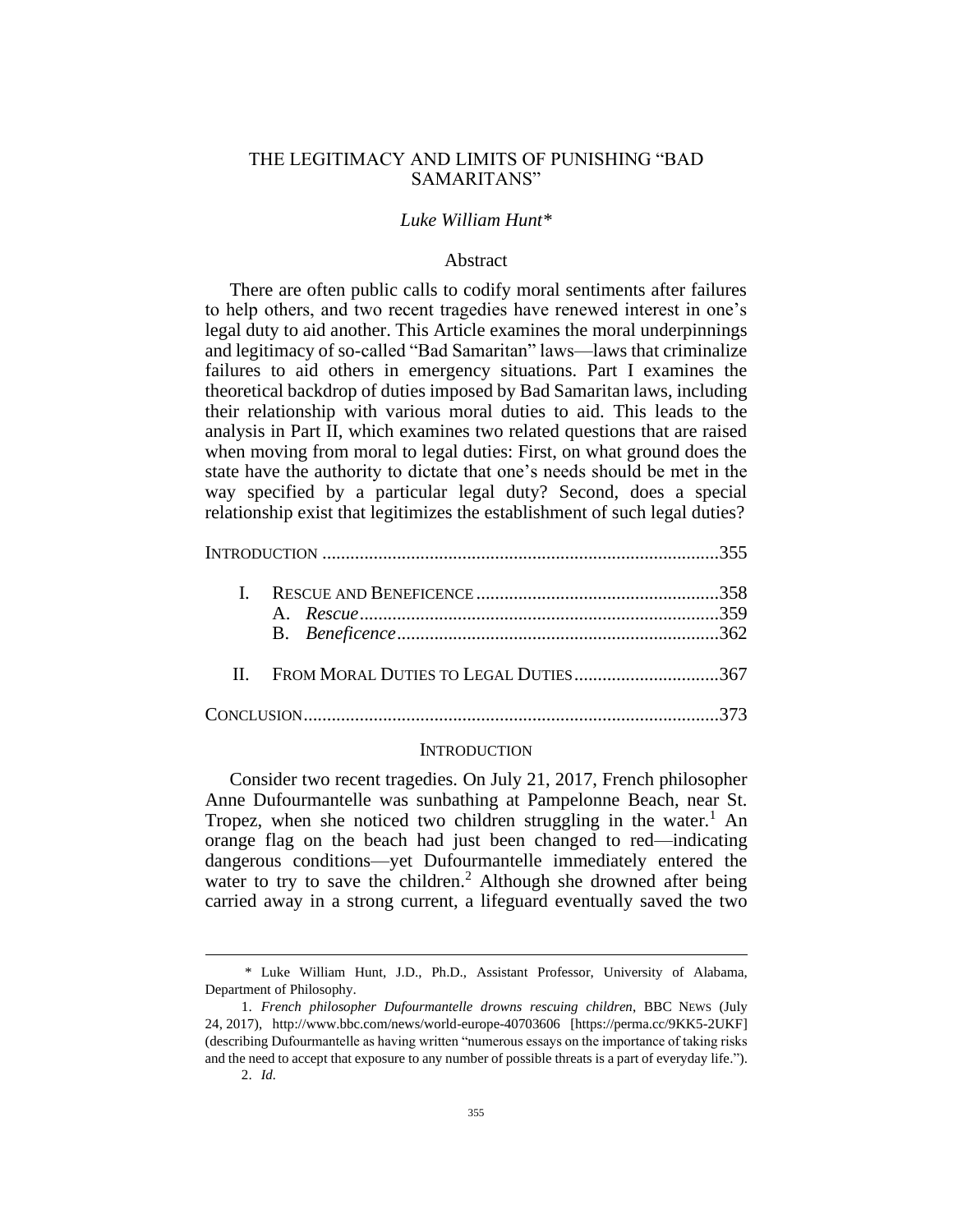children. <sup>3</sup> Most people would describe Dufourmantelle's actions as heroic and deserving of the utmost moral praise. Yet many would also describe her act as *supererogatory*—in other words, one that is not morally required because it is beyond the call of duty. After all, most people do not always have the fortitude to rush into danger and face death—even when another's life is hanging in the balance. But perhaps there is a middle ground—a less heroic action that one ought to take in these situations. Maybe dialing 9-1-1 would satisfy one's duty, or ensuring that a lifeguard (if one is on hand) is aware of the emergency. Now consider a situation similar to the one that Dufourmantelle faced but that played out much differently.

On July 9, 2017, five teenage boys watched Jamel Dunn drown in a pond in Florida.<sup>4</sup> Rather than simply dial 9-1-1, the teens filmed Dunn's drawn-out struggle in a two-minute long video on a cell phone.<sup>5</sup> On the video, the teens laugh and taunt Dunn as he repeatedly screams for help and struggles to stay afloat.<sup>6</sup> They did not report Dunn's death to authorities—though they posted the video of his death on the internet and Dunn's body was not pulled from the water for five days.<sup>7</sup> The teens were not charged with failing to aid Dunn because—the state attorney's office explained—there is no Florida law "that compels an individual to render, request or seek aid for a person in distress."<sup>8</sup> If there was no legal duty or obligation to aid Dunn, should there have been? Although many would consider it unreasonable for the law to require the level of heroism displayed by Dufourmantelle, should the teens have been required to at least aid Dunn by calling 9-1-1? But even if it is left at that minimal requirement, what is the moral basis and limit of such laws?<sup>9</sup> One might attempt to answer these questions by examining the enactment of so-

<sup>3.</sup> *Id.*

<sup>4.</sup> Ralph Ellis, Nick Valencia & Devon Sayers, *Chief to Recommend Charges Against Florida Teens Who Recorded Drowning*, CNN (July 22, 2017), http://www.cnn.com/2017/ 07/21/us/florida-teens-drowning-man/?iid=ob\_lockedrail\_topeditorial [https://perma.cc/9MHM-UFSE].

<sup>5.</sup> *Id.*

<sup>6.</sup> *Id.*

<sup>7.</sup> *Id.*

<sup>8.</sup> *Id*. However, the police chief indicated "that he will recommend that the state attorney prosecute the teens under a statute that requires a person with knowledge of a death to notify a medical examiner" (which would be a misdemeanor under that statute). *Id*.

<sup>9.</sup> A second, related question is the extent to which the omissions of the relevant parties *caused* Dunn's death. I note only two general difficulties with this issue. First, if failures of action are to count as causes of events, then there seems to be no non-arbitrary way to restrict the scope of failures of action that are to be considered causes of events—in this case Dunn's death. Second, the simple fact that the teens may have *prevented* Dunn's death by calling 9-1-1 does not demonstrate that the many other events and circumstances involved in Dunn's death were *insufficient* to cause his death. See Eric Mack, *Bad Samaritanism and the Causation of Harm*, 9 PHIL. & PUB. AFF. 253–59 (1980), for a fuller account of these arguments.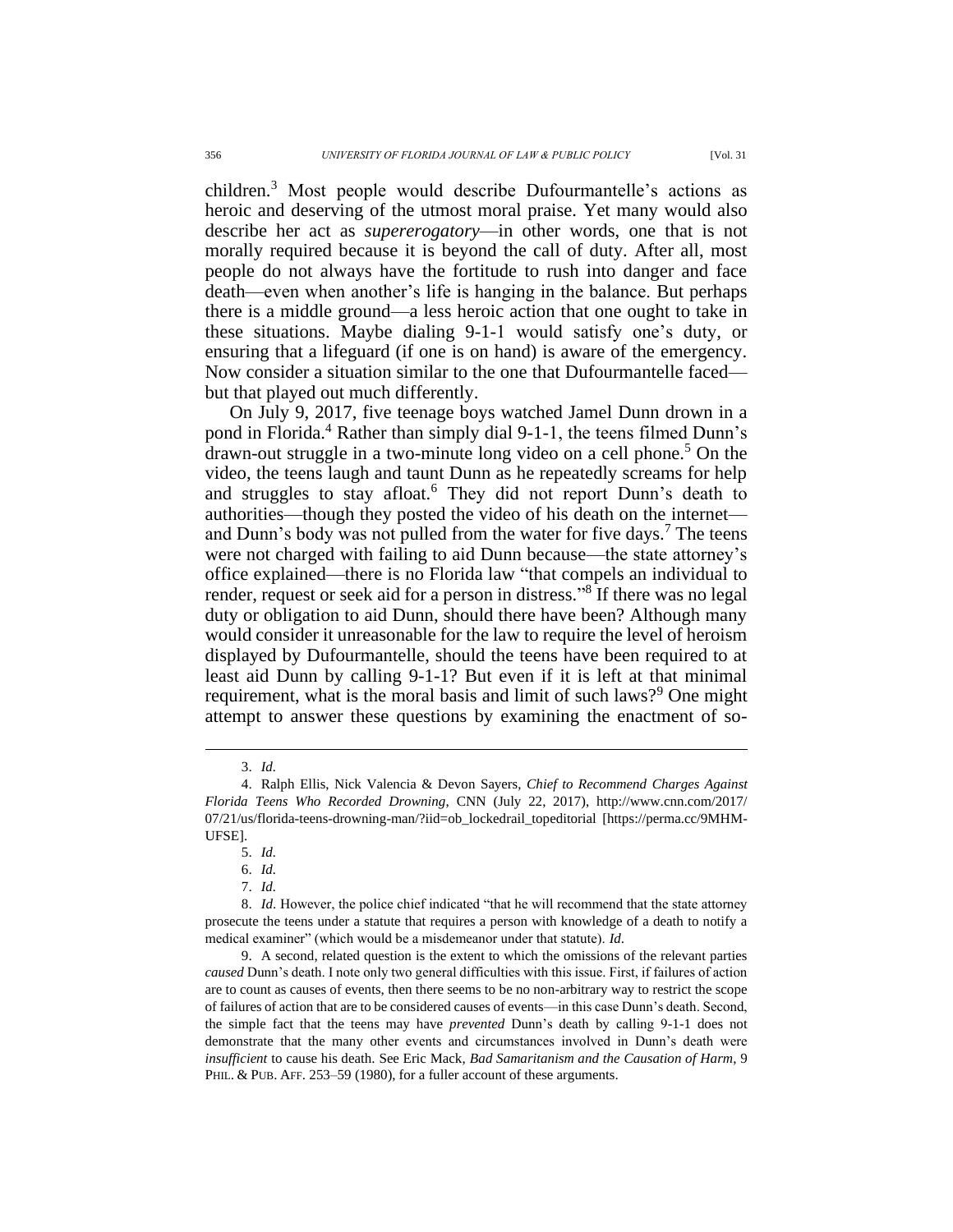called "Bad Samaritan" laws. Unlike "Good Samaritan" laws (which offer legal protection to one who provides reasonable assistance to another in need), Bad Samaritan laws make it a crime to fail to aid others in emergency situations when providing aid would be easy.<sup>10</sup>

<span id="page-2-1"></span><span id="page-2-0"></span>There are often public calls to codify our moral sentiments after tragic failures to help others.<sup>11</sup> For example, during the aftermath of Hurricane Sandy, it was revealed that a young woman was refused aid from neighbors after rising water separated her from her two young children; her children were later found dead nearby.<sup>12</sup> The event prompted one commentator in the *New York Times* to suggest that it would be appropriate to enact the following law: "Any person who knows that another is in imminent danger, or has sustained serious physical harm, and who fails to render reasonable assistance, shall be fined up to \$5,000.00, imprisoned up to three months, or both."<sup>13</sup> More recently, legal scholars have argued that "certain witnesses who are not physically present at the scene of a crime ["Digital Age Samaritans"] should be held criminally accountable for failing to report specified violent offenses of which they are aware."<sup>14</sup> This Article examines the moral underpinnings and legitimacy of such laws.

Ironically, I say little about the details of Bad Samaritan laws themselves because that is well-covered ground.<sup>15</sup> Instead, Part I

<sup>10.</sup> A handful of states have Bad Samaritan laws. See JOEL FEINBERG, HARM TO OTHERS, chapter 4 (1984) (discussed in this section), for more on legal duties to rescue. Although this paper focuses upon Bad Samaritan (duty-to-rescue) laws, many states have passed duty-to-report statutes. Some of these statues are narrowly tailored (e.g., restricting the duty to report to violent crimes against children), while others are broader (e.g., the duty to report criminal activity generally). Many of these laws are based upon special relationships. Somewhat related, there is also "misprision of felony" (concealing one's knowledge of another's criminal activity to the authorities), which often requires active concealment. Of course, more broadly, it should be noted that the criminal law does not come close to complying with, say, Mill's Harm Principle, e.g., harmless crimes might include inchoate crimes (attempt, conspiracy, solicitation), possession crimes, status crimes (public intoxication), and so on—though, there is, of course, debate about what qualifies as "harm."

<sup>11.</sup> Faith Karimi, *Teens who laughed and recorded a drowning man in his final moments won't face charges*, CNN (June 26, 2018), https://www.cnn.com/2018/06/26/us/florida-teens-nocharges-drowning-man/index.html [https://perma.cc/ZE8Y-VC95]. A friend of Dunn's sister started a petition to change Florida law. *Id*.

<sup>12.</sup> Jay Sterling Silver, *Can the Law Make Us Be Decent*, N.Y. TIMES (Nov. 7, 2012), https://www.nytimes.com/2012/11/07/opinion/can-the-law-make-bad-samaritans-be-decent.html [https://perma.cc/Q4MF-ZWNS].

<sup>13.</sup> *Id.*

<sup>14.</sup> Zachary D. Kaufman, *Digital Age Samaritans*, 62 B.C. L. REV. 1117, 1119 (2021).

<sup>15.</sup> For example, A.D. Woozley addressed the potential problems with Bad Samaritan laws in a well-known article thirty-five years ago. *See* A.D. Woozley, *A Duty to Rescue: Some Thoughts on Criminal Liability*, 69 VA. L. REV. 1273 (1983); *see also* Alison McIntyre, *Guilty Bystanders? On the Legitimacy of Duty to Rescue Statutes*, 23 PHIL. & PUB. AFF. 157 (1994) (discussed in this section).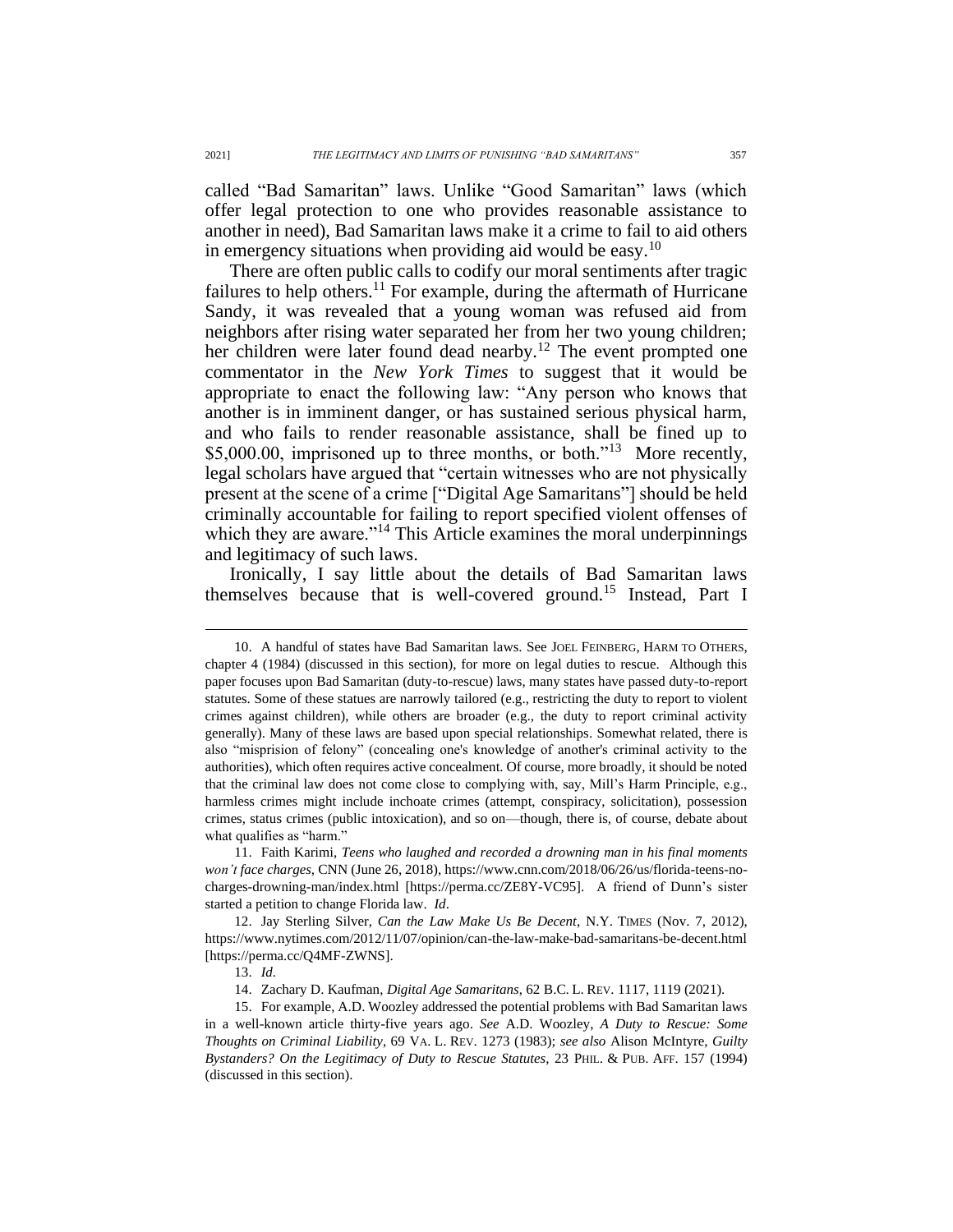examines the broader, theoretical backdrop of duties imposed by Bad Samaritan laws, including their relationship with various moral duties to aid.<sup>16</sup> This leads to the analysis in Part II, which examines two related questions that are raised when moving from moral to legal duties: First, on what ground does the state have the authority to dictate that one's needs should be met in the way specified by a particular legal duty?<sup>17</sup> Second, does a special relationship exist that justifies the establishment of such legal duties?<sup>18</sup> The answers to these questions are of interest inasmuch as they shed light on the relationships among our actions, our laws, and the well-being of others.

### <span id="page-3-0"></span>I. RESCUE AND BENEFICENCE

The list of positive moral duties owed by individual persons may include rescue, beneficence, and justice.<sup>19</sup> This Article focuses on the relationship between the first two of these potential duties and how they are related to legal duties to aid: *rescue*, the duty to aid others in emergency situations, and *beneficence*, the duty to promote the wellbeing of others.<sup>20</sup> To be clear, then, I am interested in the state's authority to compel one in one's *individual* capacity to help another, not the state's authority to address broader principles of *justice* that affect general welfare on an institutional level. Accordingly, this paper would not apply to, say, state mandates requiring the populace to wear masks or get vaccinations to protect the general welfare during a public health emergency such as a pandemic—mandates that strike me as justified and legitimate given institutional demands of *justice*.

The above tripartite conception of positive moral duties implies that rescue and beneficence are distinct. But as almost every undergraduate philosophy student knows, Peter Singer's classic paper on the topic suggests that there are questions about whether duties of rescue and beneficence may be distinguished in nonarbitrary ways. These sorts of questions led Singer to the well-known conclusion that our positive moral duties are conceivably without limit. Whatever one might think of

<sup>16.</sup> *See infra* Part I.

<sup>17.</sup> *See infra* Part II.

<sup>18.</sup> *Id.*

<sup>19.</sup> See Luke William Hunt, *The Global Ethics of Helping and Harming*, 36.4 HUM. RTS. Q. 798 (2014), for an account of duties of rescue and beneficence in the international context. Positive moral duties typically mean that one is obliged to take some sort of step or action, rather than merely refrain from taking some sort of step or action (i.e., a negative duty).

<sup>20.</sup> The third potential positive duty, justice, is typically considered an institutional principle, such that an individual's primary duty is to support just institutions. *See* JOHN RAWLS, A THEORY OF JUSTICE 47 (Harvard Univ. Press, 2003). However, others have argued that if individuals have a duty to support just institutions, then they also have a duty to support the just ends those institutions strive to bring about*. See, e.g.*, Liam Murphy, *Institutions and the Demands of Justice*, 27.4 PHIL. & PUB. AFF. 251, 283 (1998).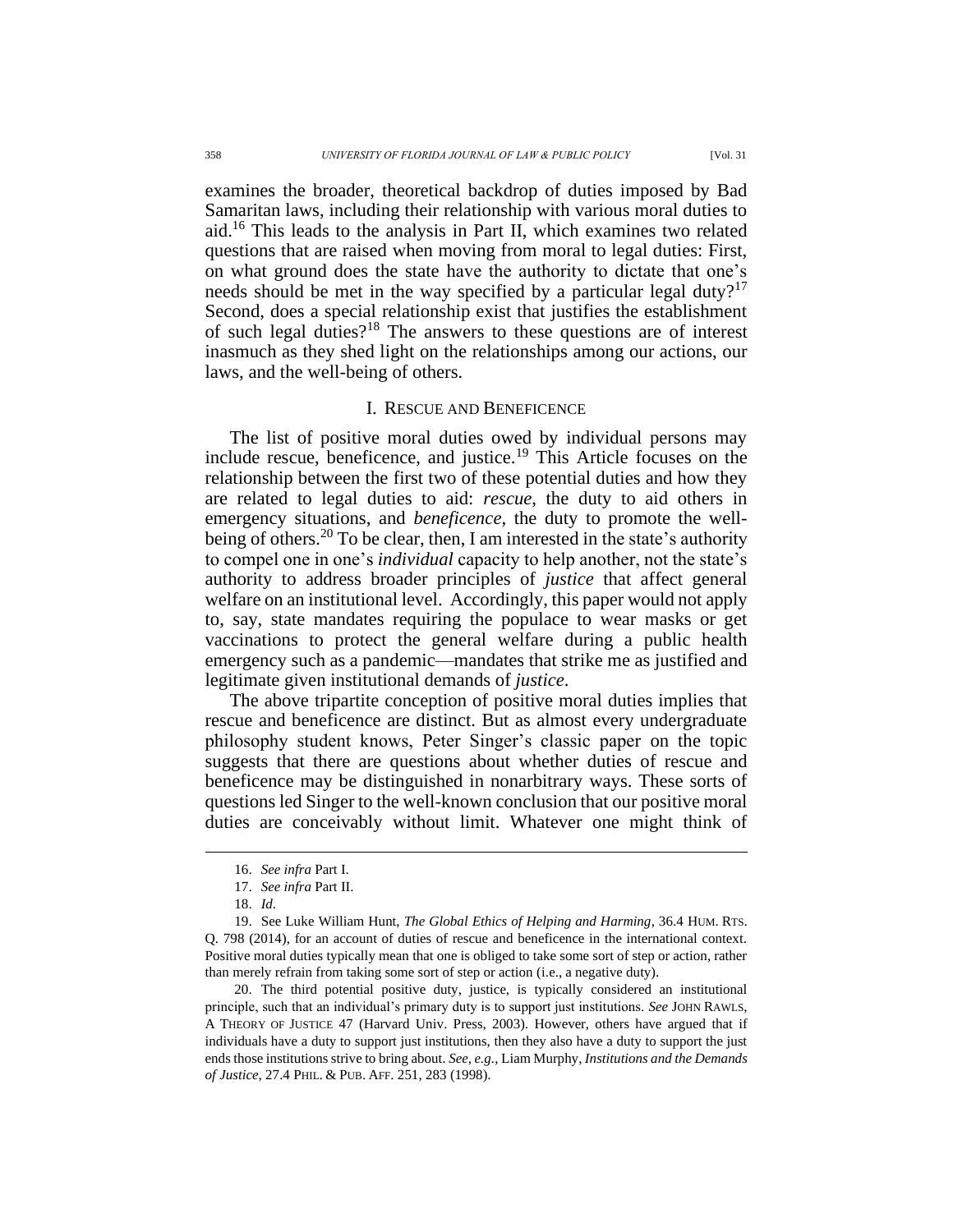Singer's argument, the underlying questions are relevant with respect to any positive legal duties the state may impose to aid others in one's *individual* capacity—though, as discussed in Part II, they are relevant in surprising ways.

One of the core questions is whether there is a nonarbitrary way to draw the line between rescue and beneficence. If not, one would seem to be left with some untenable options, including: (1) drawing a line that reflects an arbitrary limit to our positive duties; (2) accepting that we have essentially unlimited positive duties; or (3) accepting that our positive duties are quite limited. There are several prominent theories—including one by Liam Murphy and one by Garrett Cullity—that have attempted to overcome the obstacle presented by the first option, namely locating a nonarbitrary limit to our duty of beneficence.<sup>21</sup> To help motivate the problem, first consider the difficulties that arise when analyzing duties to rescue.

# A. *Rescue*

There is no shortage of literature on the question of rescue. The field is rife with colorful moral dilemmas, and a random sampling will likely include runaway trolley cars, drowning babies, and, in some variations, pools full of drowning babies, that are supposed to explain one's moral duties.<sup>22</sup> While these scenarios are instructive in making narrow points and while it is presumably not impossible that one will find oneself in a pool of drowning babies—there is a reasonable concern that philosophical analysis of these hypothetical situations does not accurately reflect the process by which one actually analyzes moral questions. One worry is that pondering only whether one has the duty to make a split second decision to switch a trolley car from a track with three people tied on it to a track with two people leads to the conclusion that our duties should be based simply on their ability to produce good consequences in even the most unlikely of situations.<sup>23</sup> But as Dunn's case illustrates, rescue is an important practical moral question even if most of us experience such situations rarely.

Joel Feinberg's comprehensive analysis of rescue in *Harm to Others*, which generally argues that there should be a *legal* duty to rescue, is an

<sup>21.</sup> Hunt, *supra* note [19,](#page-3-0) at 800 (considering these three options in the international context regarding the potential duties that affluent states owe to the distant needy).

<sup>22.</sup> *See, e.g.*, Molly Crockett, *The Trolley Problem: Would You Kill One Person to Save Many Others?*, GUARDIAN (Dec. 12, 2016, 11:49 AM), https://www.theguardian.com/science/ head-quarters/2016/dec/12/the-trolley-problem-would-you-kill-one-person-to-save-many-others [https://perma.cc/33J7-XSA3]; Marko Milanovic, *The Drowning Child*, EJIL: TALK! (Sept. 3, 2015), https://www.ejiltalk.org/the-drowning-child/ [https://perma.cc/8WGS-ZMY6].

<sup>23.</sup> See TALBOT BREWER, THE RETRIEVAL OF ETHICS 69-70 (2009), for an analysis of the potential problems with this way of approaching practical problems.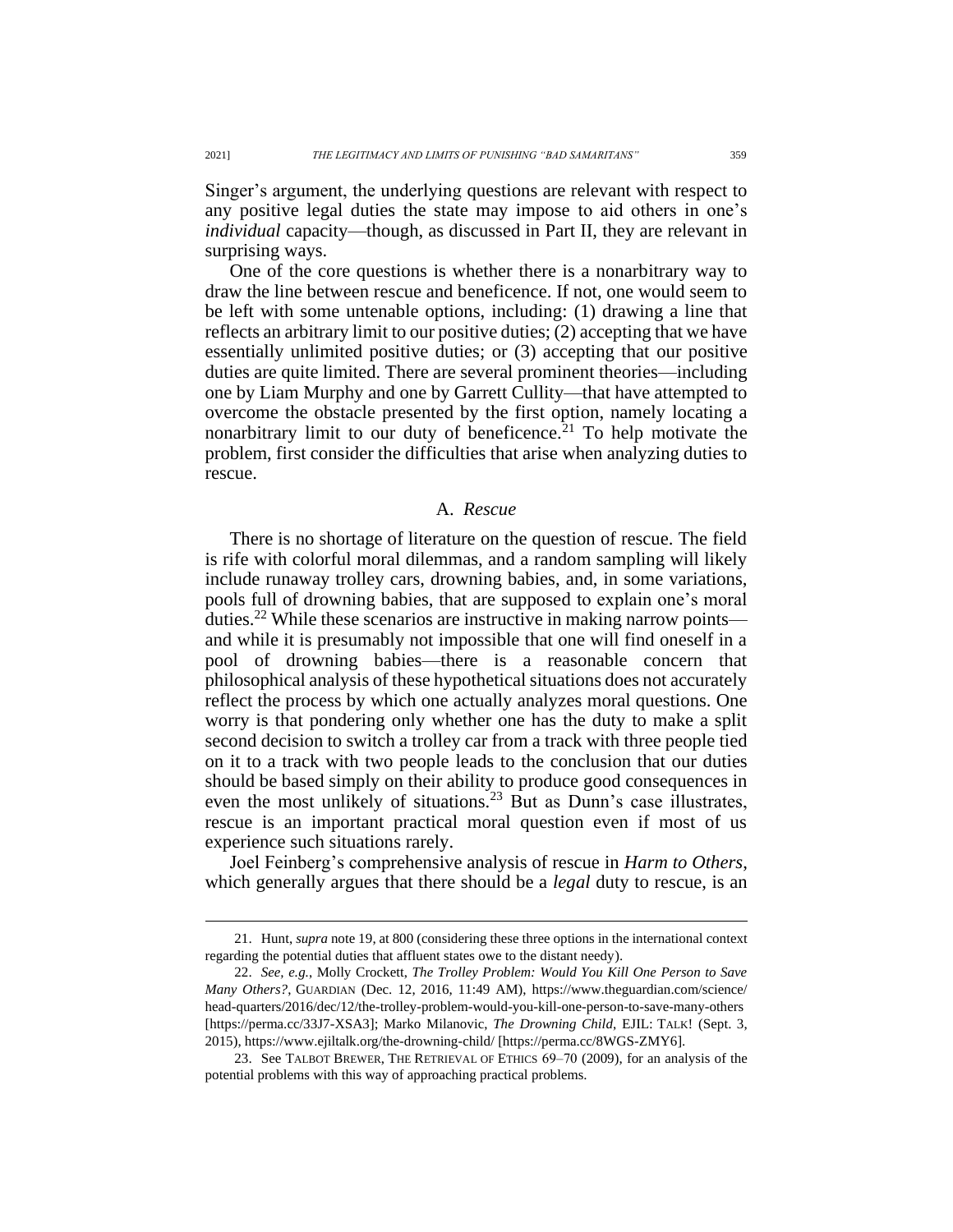appropriate starting point.<sup>24</sup> It is representative of a general problem in the project of distinguishing legal and moral duties of rescue from beneficence: drawing a line at the point at which one's duty to rescue ends seems like an arbitrary affair. Feinberg's argument is centered on the distinction between perfect and imperfect duties and determinate and indeterminate persons, and their respective rights (imperfect duties lack determinate recipients with correlative rights, while perfect duties involve determinate recipients with correlative rights).<sup>25</sup> The perfect duty to rescue a determinate person entails that the determinate person has a right to be rescued from harm.<sup>26</sup>

Conversely, the imperfect duty to rescue indeterminate persons does not entail a right of indeterminate persons to be saved.<sup>27</sup> So the teens mentioned earlier would presumably have a perfect duty to attempt to rescue (say, by calling 9-1-1) Dunn, a determinate recipient, who would presumably have a right to be rescued by the teens. But what if one encounters two determinate persons—two persons drowning in a pool, say—and is only capable of saving one? Feinberg seems to blur the perfect and the imperfect, and the determinate and the indeterminate, by arguing that one has an imperfect duty to rescue as many persons as possible.<sup>28</sup> Moreover, each person has a right that the rescuer rescue as many as possible.<sup>29</sup>

But if Feinberg relies on the perfect/imperfect duty dichotomy, a problem arises with the last point about imperfect duties and the rights of multiple determinate persons. In the case involving two determinate drowning persons—only one of whom may be saved—Feinberg seems to say that each drowning person does have a right: a right that the rescuer save one of them if it is only possible to save one. The problem is that this does not seem fundamentally unlike Feinberg's claim that indeterminate persons do *not* have a right to be rescued; this is because the second, determinate drowning person (who cannot be saved) is analogous to one of the many indeterminate, distant needy (who cannot be saved), yet one has a right to be rescued and the other does not.<sup>30</sup>

<sup>24.</sup> FEINBERG, *supra* note [10,](#page-2-0) at 185–86.

<sup>25.</sup> *Id.* at 134.

<sup>26.</sup> *Id.* at 134.

<sup>27.</sup> *Id.*

<sup>28.</sup> *Id.* at 147.

<sup>29.</sup> *Id*.

<sup>30.</sup> See MICHAEL A. MENLOWE, THE PHILOSOPHICAL FOUNDATIONS OF A DUTY TO RESCUE, THE DUTY TO RESCUE: THE JURISPRUDENCE OF AID 19–21 (1993), for a discussion of these problems in Feinberg's argument. In any event, if Feinberg's goal is to morally distinguish determinate sets (e.g., of babies) from non-determinate sets (e.g., the distant needy), then it would perhaps be more plausible to argue that one has a *perfect* duty to *use one's discretion* to choose who to save in a determinate set, while saving as many as possible. Each baby would thus have a right against a rescuer that the rescuer select and maximize, not a right to be saved. I will suggest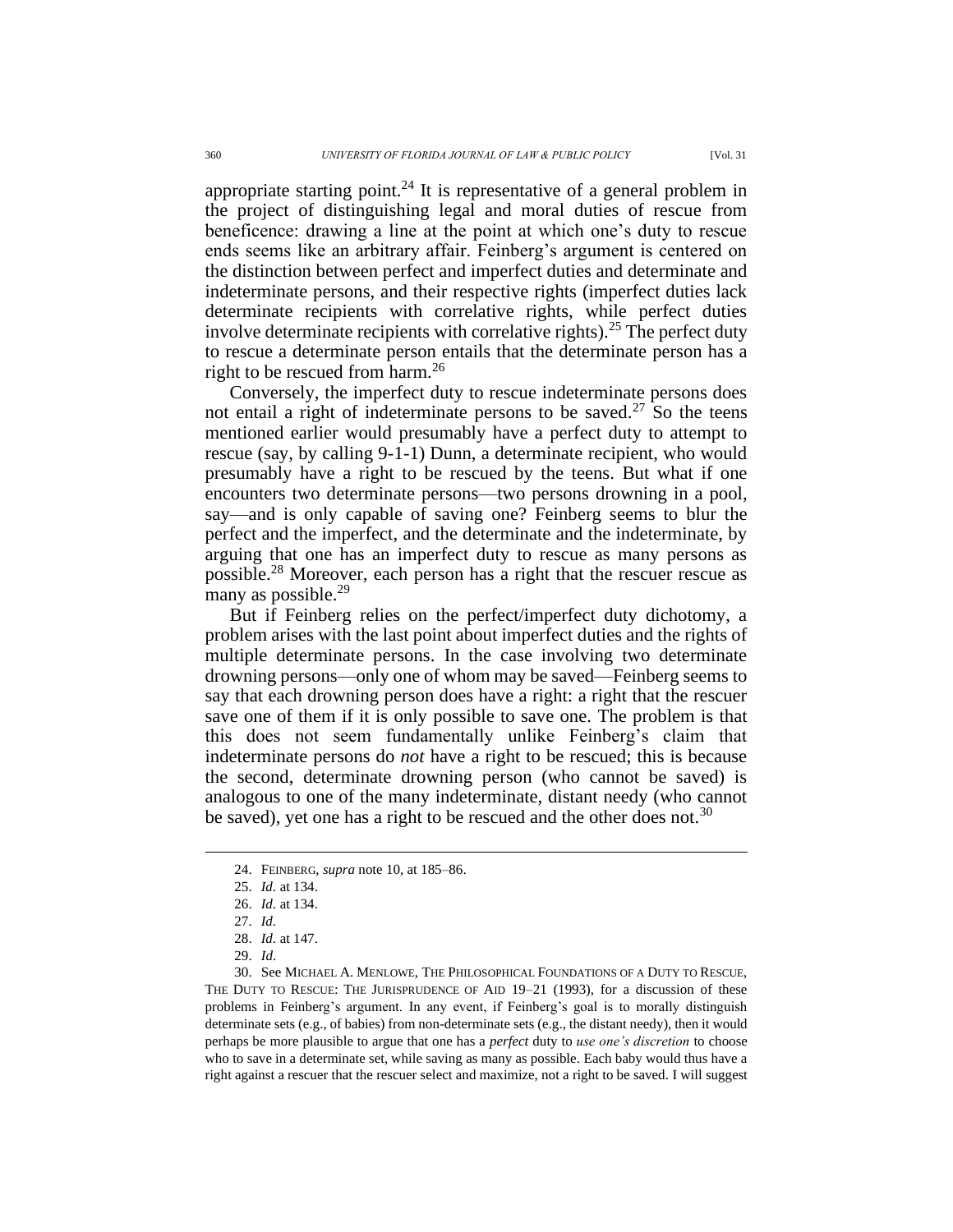Why is this so? Here, one may ask to what extent there are factual differences between the duty to rescue as many drowning persons as possible and the duty (or lack thereof) to rescue as many of the distant needy as possible. Of course, there are many factual differences between the two cases, including: (A) physical distance, (B) experiential impact, (C) multiple potential rescuers, and (D) causal nature of aid.<sup>31</sup> However, the important question is the extent to which these factual differences are different in a relevant way.

Through a great many colorful examples, Peter Unger has argued that these and other factual differences are not morally relevant to our duty to rescue the distant needy.<sup>32</sup> They can be summed up in a more general way by treating differences such as (A) and (B) similarly and differences such as (C) and (D) similarly. Regarding (A) and (B), sending \$100.00 in the mail to help a dying child over 8,000 miles away obviously has a different experiential impact from pulling a drowning baby from a pool. What is less obvious is how this is relevant. The dying child 8,000 miles away is no less real, and, presumably, one could take a flight to a distant land, make one's way to an Oxfam station (or some other effective organization), contribute \$100.00 in person, and experience first-hand the rescue of a dying child. It just so happens that it would be much more efficient, and equally effective, to send the \$100.00 in the mail.

The factual differences represented by (C) and (D) have to do with, respectively, the impersonal nature of aiding the distant needy because there are a great many rescuers (all the affluent people in the world) and there are a great many needy persons (all the many distant needy dying around world). However, consider how Dunn's case illustrates (C): You and four friends are relaxing by a pond and notice a man drowning. Assume each of your friends is able to rescue the man easily (by calling 9-1-1, for example), but they do not do so for various reasons. It is difficult to see how your duty to rescue the man is affected by the fact that many others are able to do so.

This seems to be roughly analogous to our situation with respect to the distant needy. The fact that there are many others who could send money to the distant needy does not seem to affect my duty to do so. Conversely, the circumstances represented by (D) illustrate how the sheer volume of those in need make it difficult to see how one's meager \$100.00 has any real causal impact. For instance, it is impossible to say that one's \$100.00 donation to Oxfam makes a difference to some particular, identifiable child in a distant country. It is certainly true that

that such moves do not address whether determinate sets are morally different from indeterminate sets.

<sup>31.</sup> See PETER UNGER, LIVING HIGH & LETTING DIE 33–49 (1996), for a description of these and other factual differences between cases of rescue and distant aid.

<sup>32.</sup> *Id.*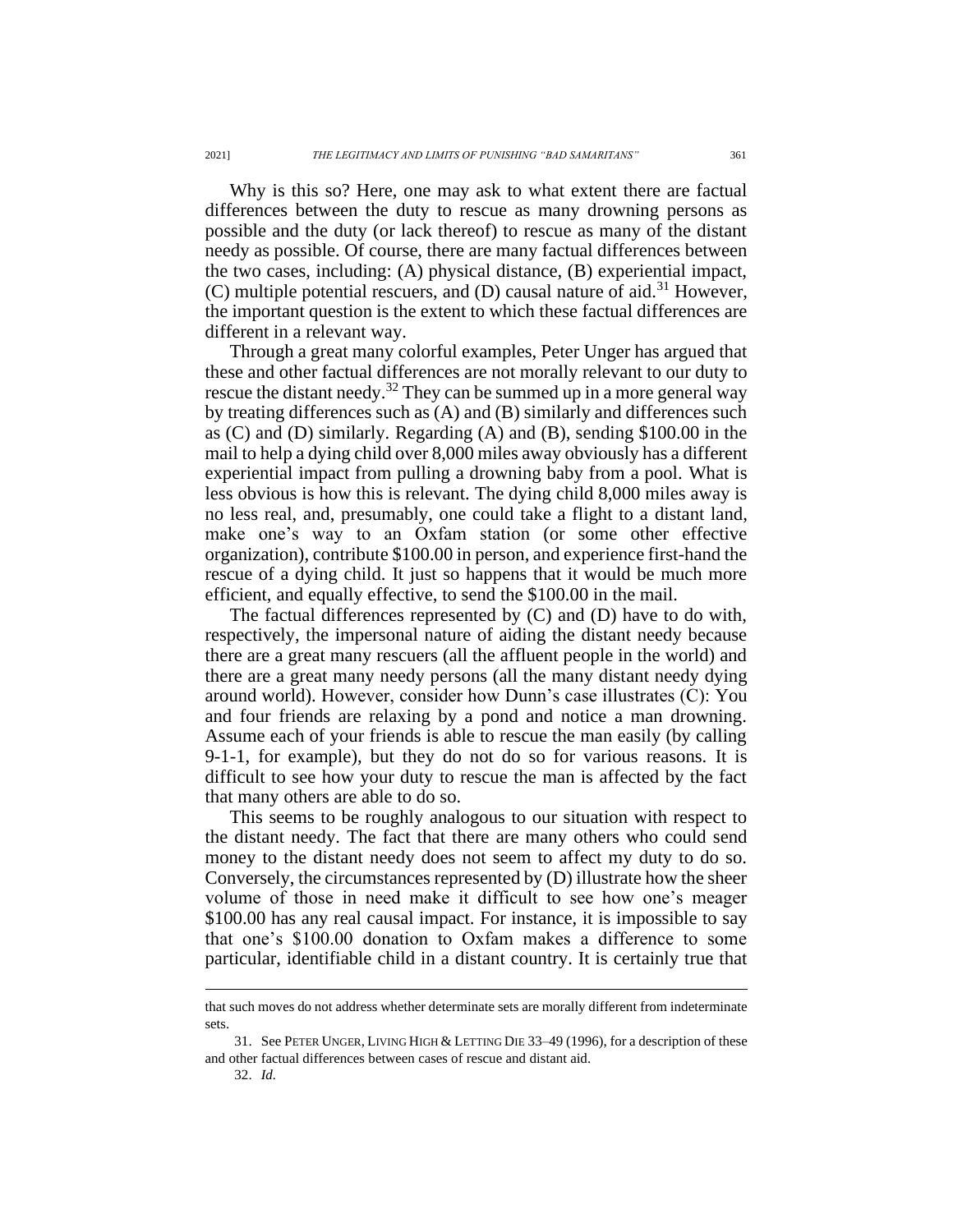one's \$100.00 donation is a mere drop in the bucket of the millions of other donations, which permit lives to be saved collectively. However, as Unger puts it, it is difficult to see how there is any moral relevance "to the precise character of the causal relations between the well-off and those whom, whether collectively or not, they might help save."<sup>33</sup> In a sense, then, need and necessity are the ends of the stories in cases of both rescue and beneficence.<sup>34</sup>

In spite of Feinberg's complex analysis of duties and rights, we seem to be left where we started, namely, questioning the extent to which there is a moral duty to rescue and whether there is any nonarbitrary way to distinguish such a duty from the duty to help the distant needy (or a duty of beneficence). To be sure, Feinberg's argument seems to suggest that we have a duty to rescue as many people as we are able—at least if they are drowning in a swimming pool in front of us—because those people have a right to be rescued. But if we have a duty to rescue as many people—whether in a swimming pool or otherwise—as we are able, and there is no relevant difference between those in the pool and those in distant lands, we need a more expansive theory regarding duties of beneficence.

# B. *Beneficence*

Dunn's case illustrates the move to beneficence. Assuming that a simple call to 9-1-1 could have saved Dunn (seeing as he struggled in the pond for minutes), and assuming that the teens had a moral duty to rescue Dunn in this way, do the teens have the same moral duty to save a dying child in a distant land by simply mailing a \$100.00 check to Oxfam?<sup>35</sup> And there is certainly more than one starving child, which raises the question of whether the teens should send a second \$100.00 check, and third, and so on, especially if it only means that they will have less disposable income to purchase "weed" (which the teens admitted to smoking around the time Dunn drowned).<sup>36</sup>

One might argue that the Dunn case is not an appropriate example because it would have been difficult for the teens to know with certainty that Dunn—an adult—would die as a result of them not calling 9-1-1

36. *Id.*

<sup>33.</sup> *Id*. at 49.

<sup>34.</sup> Feinberg and others would still want to say that *determinateness* adds something morally significant to rescue situations. There is clearly something factually different in cases when there is a determinate rescuer and rescuee, but, following Unger, it remains unclear what the moral difference is exactly. Perhaps there is a special relationship between determinate rescuers and rescuees—similar to familial or contractual relationships—that precludes the distant needy from possessing rights. I would submit that the nature of rescue relationships seems inherently different than the sorts of special relationships that will be discussed in Part II.

<sup>35.</sup> Karimi, *supra* not[e 11.](#page-2-1)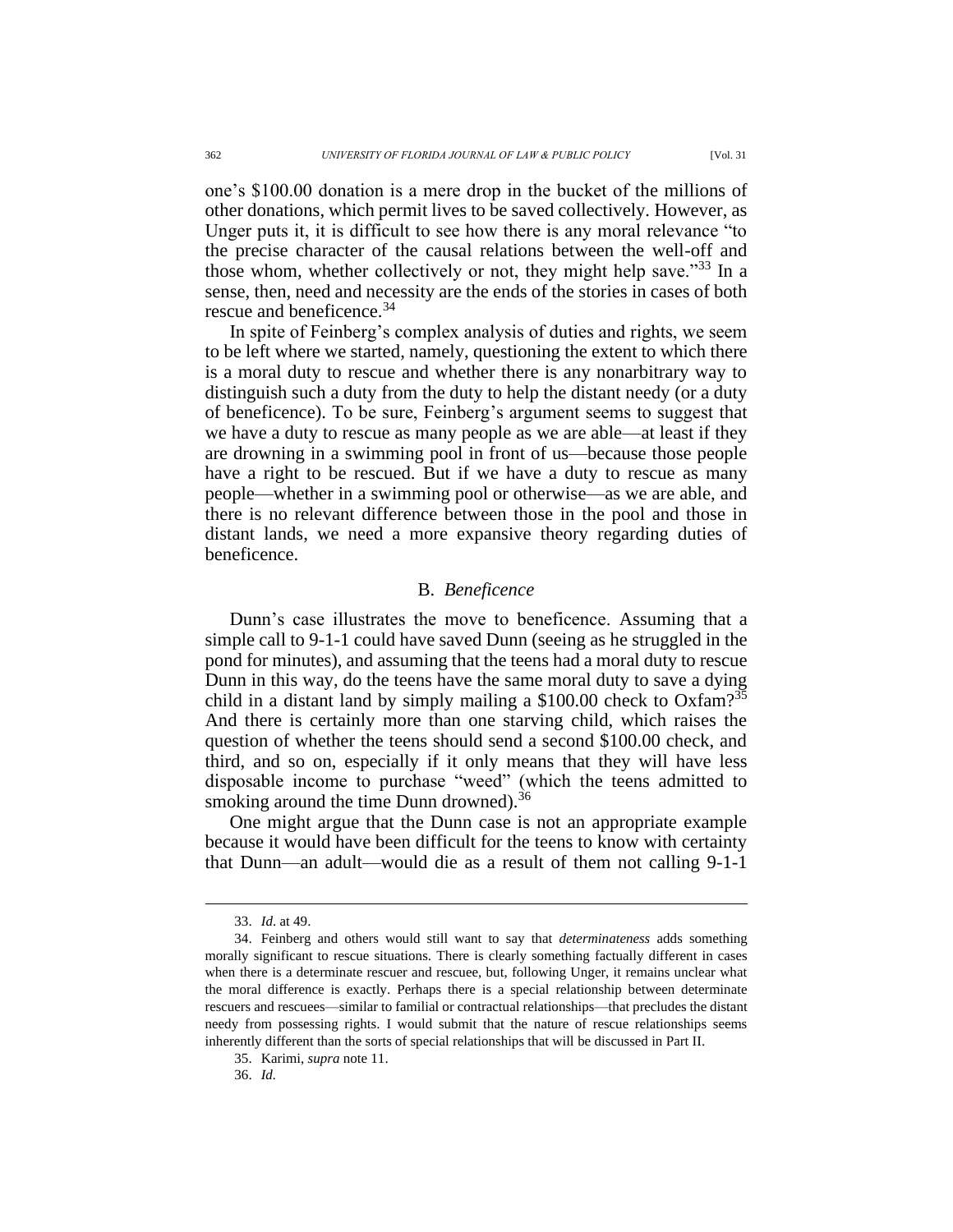(notwithstanding the fact that they taunted him in the video, saying that he was going to die). $37$  That said, the teens would have known at least two facts: (1) Dunn's interests were in jeopardy such that he was in need of assistance, and (2) it was necessary to take easy steps in order to attempt to meet Dunn's need. Similarly, in the case of beneficence, one knows there are persons in distant countries with vital needs. The identities of these persons and precise nature of their needs are not known, but one is quite sure that there are options that may meet the needs of these persons, including sending \$100.00 to Oxfam. One does not know exactly how this contribution will help and so—as in Dunn's case—one is only left with certain basic facts: someone is in need, and one can either act or not act upon the various options at one's disposal in an attempt to address those needs.

But there are many people in need. And if the distinction between cases of rescue and cases of beneficence are artificial, then our duties are very extreme indeed. Based in part on the following two principles, this is of course the point that Singer made over forty years ago: (1) "Suffering and death from lack of food, shelter, and medical care are bad," and (2) "[i]f it is in our power to prevent something bad from happening, without thereby sacrificing anything of comparable moral importance, we ought, morally, to do it."<sup>38</sup> Accordingly, if one sees a child drowning in a shallow pond, one ought to pull the child out even if doing so means one's clothes will get muddy, which is insignificant when compared to the death of the child. And for reasons similar to the ones that have been noted (geographic distance, multiple potential rescuers, etc.), Singer argues that his two principles apply to helping the distant needy in the same way they apply to rescuing the child in the pond: We are morally required to give a great deal of our time, money, and resources to things such as famine relief, rather than spending it on "trivia."<sup>39</sup> It would be an understatement to say Singer's paper generated a great deal of disagreement regarding one's duty to help the distant needy.<sup>40</sup> The disagreement may be distilled to the following concern: Although there might be some duty to help the distant needy, there should be some practical way to limit that duty such that one is not reduced to a state of near poverty.<sup>41</sup>

<sup>37.</sup> *Id.*

<sup>38.</sup> Peter Singer, *Famine, Affluence, and Morality*, 1 PHIL. & PUB. AFF. 229, 231 (1972) (providing an alternative, weaker version of the argument by removing "comparable" from the second premise).

<sup>39.</sup> *Id*. at 241.

<sup>40.</sup> *See generally* John Arthur, *Rights and the Duty to Bring Aid*, *in* WORLD HUNGER AND MORAL OBLIGATION 37 (William Aiken & Hugh LaFollette eds., 1977) (responding to Singer's position).

<sup>41.</sup> *See* Hunt, *supra* note 19, at 807 (making these points about Singer's paper as they relate to duties owed by affluent states to peoples in other states).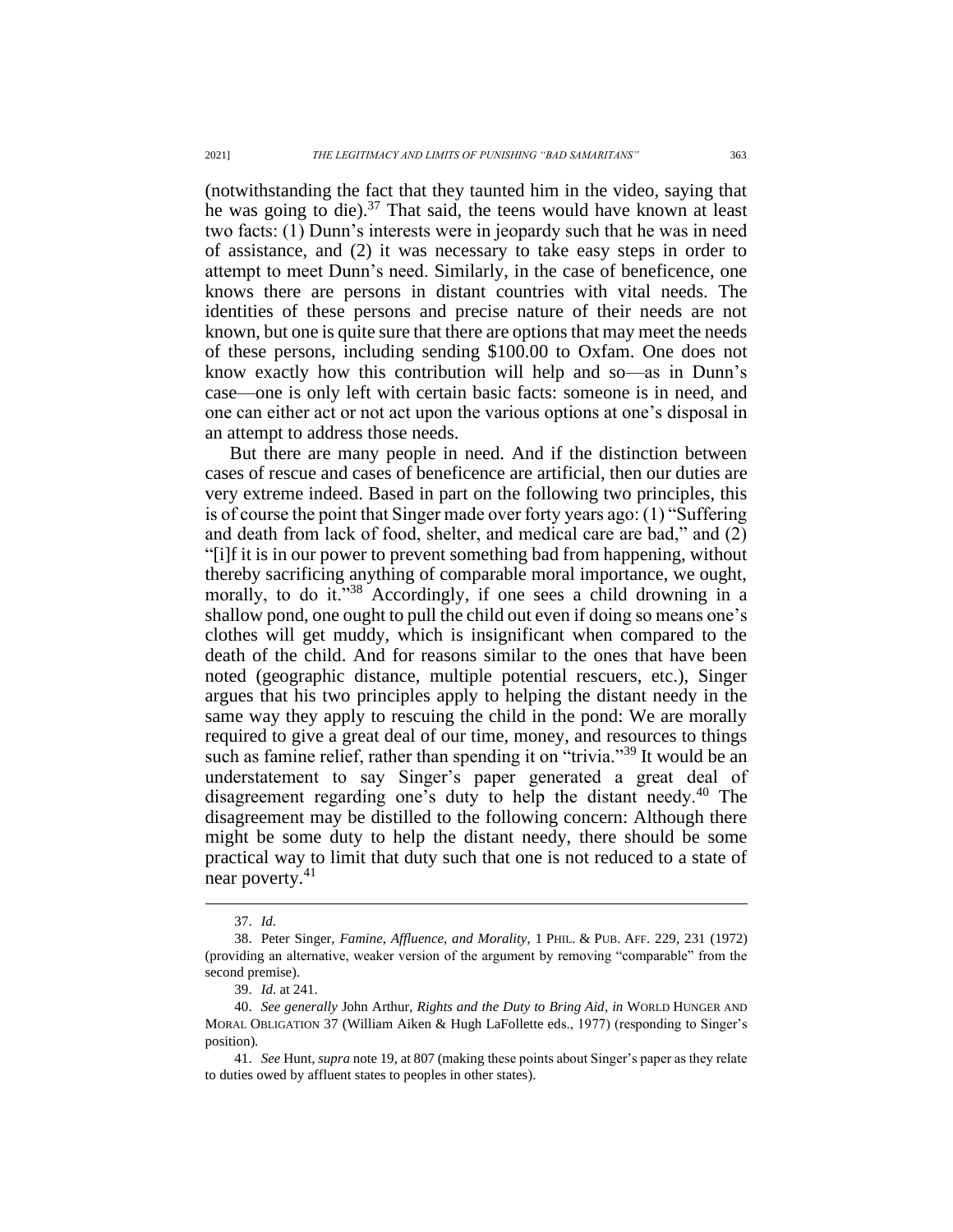<span id="page-9-0"></span>Liam Murphy addressed this concern with a comprehensive theory he calls the "collective principle of beneficence," which attempts to make sense of the extreme demands required by the utilitarianism represented in Singer's argument.<sup>42</sup> From the outset, Murphy suggests that the demands of utilitarianism are extreme only because we view them in terms of the partial compliance of others.<sup>43</sup> In other words, our duty to help others seems so extreme because most people do not comply with *their* duty to help others.<sup>44</sup> If everyone did their fair share in aiding the needy, then the demands on each one of us would be reduced drastically.<sup>45</sup> This failure of others to comply with their duty is the basis of Murphy's theory, which accounts for the failure with a "compliance condition."<sup>46</sup> The compliance condition states that one's duty of beneficence should not exceed one's duty under conditions in which everyone else complied fully with *their* duty of beneficence.<sup>47</sup>

The condition implies that the real problem with utilitarianism is not that it is overly demanding, but rather that it does not treat all persons as rational agents who are capable of performing their duty.<sup>48</sup> Although utilitarianism typically disregards those who do not comply with their duty (almost as if they do not exist), the compliance condition affirms that non-compliers are agents who are assigned a certain portion of the work of beneficence.<sup>49</sup> Moreover, one does not have to pick up their slack, so to speak, by performing the portion of work they are failing to perform. The final formulation of Murphy's theory is lengthy and complex, but I take the key points to be as follows:

> (1) Everyone has a duty to take actions that will optimize aggregate well-being.

> (2) However, in circumstances in which everyone does not comply with (1), one is not required to sacrifice more than one would have to sacrifice under circumstances in which everyone did comply with (1).

> (3) Therefore, in circumstances in which everyone does not comply with (1), one has a duty to take actions—

<sup>42.</sup> LIAM B. MURPHY, MORAL DEMANDS IN NONIDEAL THEORY 5–6 (2000). *See also* Hunt, *supra* note 19, at 810 (summarizing Murphy's work using a similar analysis to address the extent to which affluent states owe duties of rescue and beneficence to the needs of those in other states).

<sup>43.</sup> MURPHY, *supra* note 42, at 117.

<sup>44.</sup> Hunt, *supra* note 19, at 810.

<sup>45.</sup> *Id.*

<sup>46.</sup> MURPHY, *supra* note 42, at 97–101. *See also* Hunt, *supra* note 19, at 810.

<sup>47.</sup> Hunt, *supra* note [19,](#page-3-0) at 810.

<sup>48.</sup> MURPHY, *supra* note [42,](#page-9-0) at 9–13.

<sup>49.</sup> *Id.*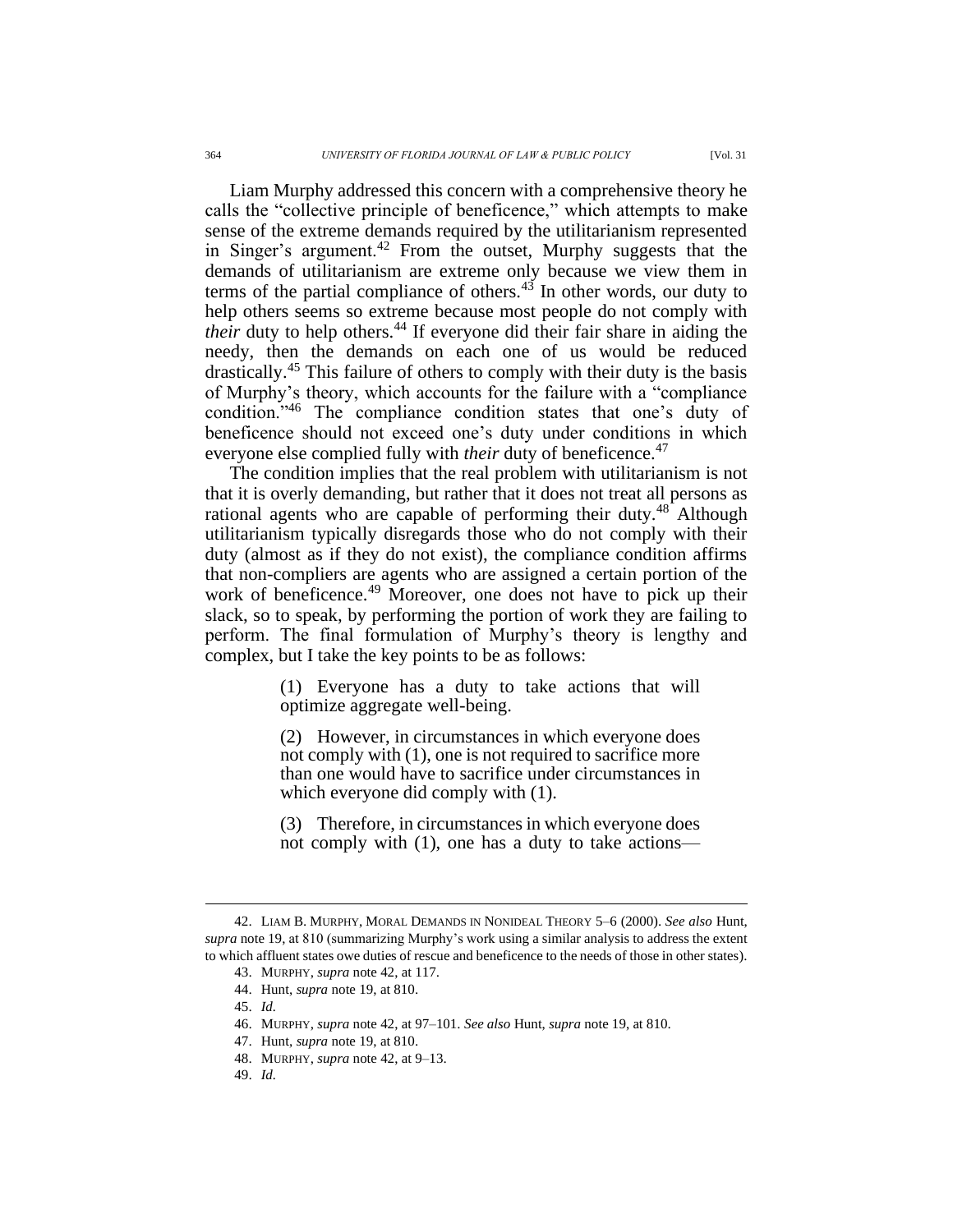within the parameters of  $(2)$ —that will optimize aggregate well-being. $50$ 

This is a compelling theory, but there are two potential problems with the collective principle of beneficence. First, Murphy's theory does not seem adequate unless one adds several rules and prohibitions. For example, if one's individual duty is limited by (2) above, and one complies with (3) above, then what happens if one subsequently encounters a person drowning in a pool—or sees someone in need of a simple call to 9-1-1, such as Dunn? If one has already completed one's duty in (3), then one is under no obligation to take additional actions to help others—regardless of whether those others are 8,000 miles away or face-to-face. Conversely, people who are very bad off would seem to be completely off the hook when it comes to rescuing others. Because the very poor are already the worst off in society, their status may preclude them from being factored into the collective calculus of sacrifice allotments. It is unclear exactly how the collective principle of beneficence would cultivate a duty to rescue in such cases. Murphy acknowledges that we may have to think of rescue as simply a good rule of thumb. Unfortunately, this leads one back to Singer's position that there is no sensible reason to react differently to cases of rescue and beneficence, ultimately leaving the collective principle of beneficence as a somewhat arbitrary limitation of the duty of beneficence.<sup>51</sup>

Garrett Cullity attempted to address some of these problems in *The Moral Demands of Affluence*. Indeed, his theory is said to provide the basis for a nonarbitrary limitation to the duty of beneficence. Rather than base the limitation on the notion of one's fair share of a collective duty, Cullity proposes an "aggregate approach." Cullity suggests that one is excused from the duty of beneficence when the aggregate cost of one's successive contributions of beneficence reaches a certain point.<sup>52</sup> By rejecting the extreme demands of beneficence and embracing an aggregate approach, Cullity gives us the following account of beneficence: one has a duty to give aggregately until going further would worsen one's life by a "requirement-grounding amount" (the sort of

<sup>50.</sup> *Id.* at 117.

<sup>51.</sup> Despite its limitations, the collective principle of beneficence is of course an impressive theory for dealing with the extreme demands of utilitarianism because it shifts the burden of beneficence to a collective unit. It seems reasonable to ground institutional and collective principles in our ethical intuitions, but when those principles are reduced to individual experiences it is unclear how exactly they apply to each *one* of us. See BERNARD WILLIAMS, ETHICS AND THE LIMITS OF PHILOSOPHY 102–03 (1985), for an analysis of how institutional theories ultimately lead "back to the original, Kantian, universalistic concerns of such a theory."

<sup>52.</sup> GARRETT CULLITY, THE MORAL DEMANDS OF AFFLUENCE 82 (2004). In taking this approach, Cullity rejects both the "severe demand" and the "extreme demand" of beneficence (the former is the general view that our duty of beneficence is very demanding, as represented by Singer). *Id*. at 70–82.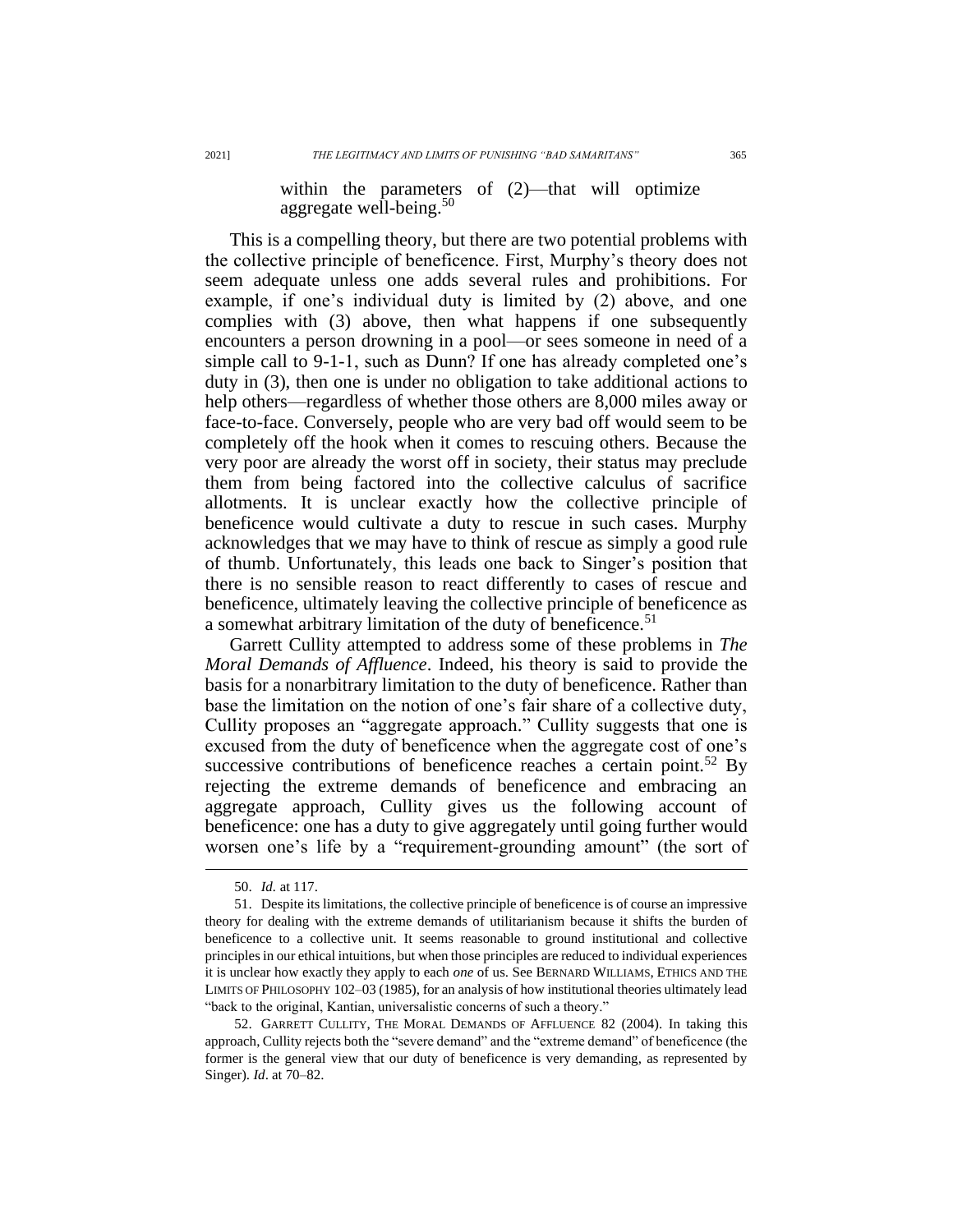goods in which one is justified in having an interest because they would not preclude one from helping a person simply because that person has an interest in such goods)<sup>53</sup> with the caveats that one may (1) live a "nonaltruistically directed life" (one that does not comply with the extreme demands of a life-altering duty of beneficence) and (2) seek "commitment goods" (e.g., personal relationships, worthwhile personal projects)<sup>54</sup> within that life.<sup>55</sup>

How is one justified in living a life that rejects the extreme demands of beneficence to which Singer and others have alerted us? Cullity argues that one's right to live a non-altruistic life is based upon the fact that *other* people's interests in the fulfillment of a non-altruistic life provide us with morally compelling reasons to help *them*.<sup>56</sup> In other words, almost no one complies with the extreme demand of beneficence, and the morally compelling reason to help other people does not disappear just because they do not live altruistically focused livesin the way the extreme demand would require. For Cullity, then, it follows that it must be morally permissible for each one of us to likewise pursue such a life, and the outer limit of the duty of beneficence is thus the point at which one can no longer live such a life.<sup>57</sup>

Cullity acknowledges that there is no general way to apply his theory to everyone because the interests of each person vary, as do the things one considers life-enhancing.<sup>58</sup> One person may have requirementgrounding goods (friendships, aptitudes, and so on) that are more expensive than another person's requirement-grounding goods, thus justifying a more expensive lifestyle.<sup>59</sup> Although it seems right to say that the goods that are important to people, as well as the costs of those goods, vary a great deal, it is difficult to say exactly how this should affect one's duty of beneficence. Cullity attempts to address the subjectivity of this question by providing some practical examples regarding how one should generally spend one's money (for instance, some expensive purchases should be considered morally indefensible, such as a car or books for a private library, though expensive tertiary education might be morally defensible because it is life-enhancing). $60$ 

The problem is not that the implications of Cullity's theory appear puritanical (many seem perfectly reasonable), but rather that the sorts of intuitions underlying the theory can seem to approach the status quo.

<sup>53.</sup> *Id*. at 150–51.

<sup>54.</sup> *Id*. at 162–63.

<sup>55.</sup> *Id*. at 203.

<sup>56.</sup> *Id*. at 133–36.

<sup>57.</sup> CULLITY, *supra* note 52, at 146.

<sup>58.</sup> *Id.* at 180.

<sup>59.</sup> *Id.* at 181.

<sup>60.</sup> *Id*. at 180–83.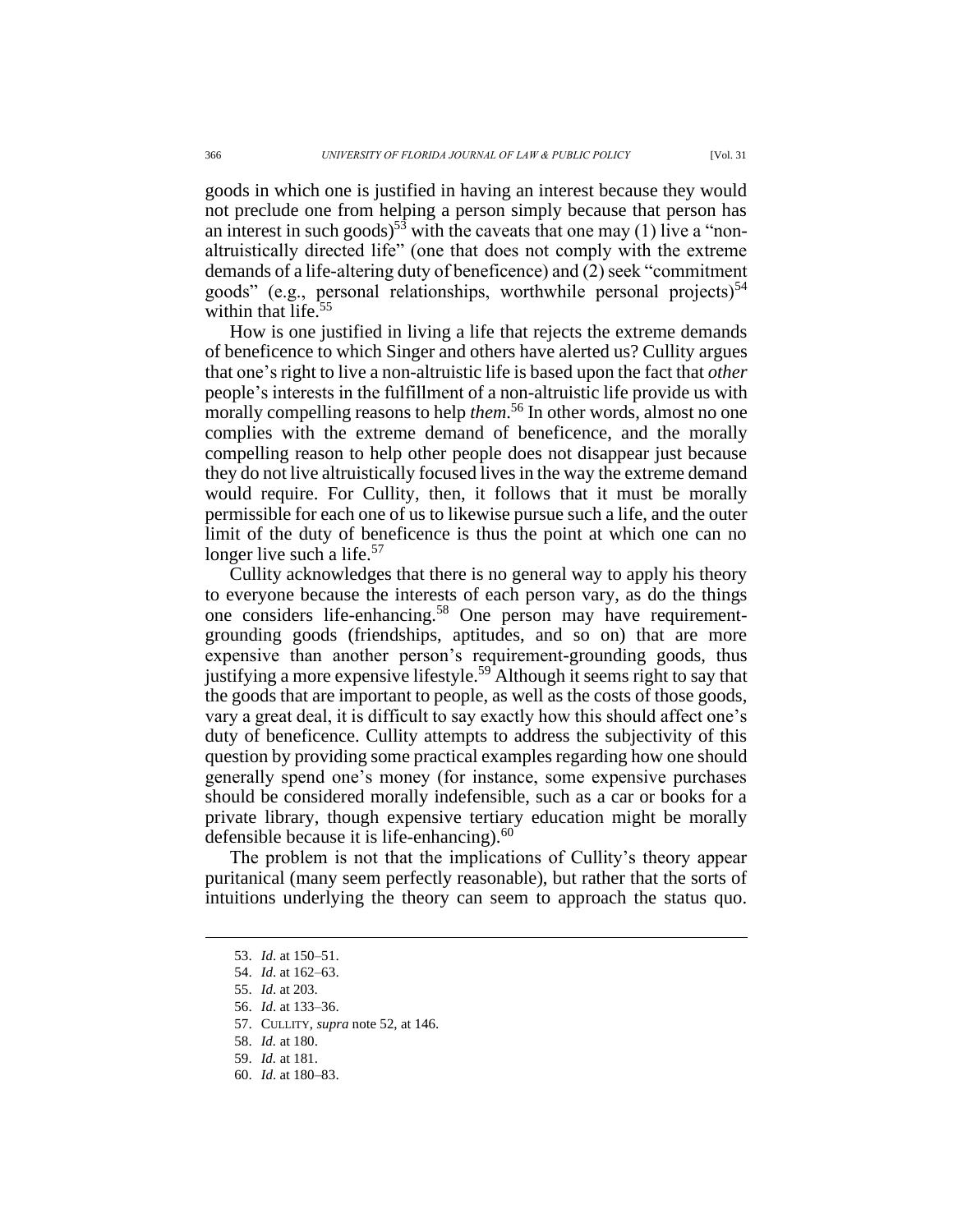There is an underlying concern that the approach permits affluent people to more or less continue living as they currently do, while being more conservative in their spending on certain (superficial) items. Moreover, one reaches an impasse if there are disagreements regarding another's fundamental conception of what is "life enhancing," or which goods are morally indefensible. To put it another way, the aggregate approach seems to obscure what it means to say one has a *duty* to do or not do something. In some sense, then, the aggregate approach—like the collective principle of beneficence—can seem to permit one to continue acting the way one is accustomed to acting based upon one's intuitions.<sup>61</sup>

#### II. FROM MORAL DUTIES TO LEGAL DUTIES

Given the limits of Murphy's and Cullity's (otherwise compelling) theories to constrain duties of beneficence, this part of the Article considers a variation of the third option presented at the outset: the idea that we have limited moral duties that legitimize positive legal duties. In other words, if the distinction between a duty of rescue and a duty of beneficence is in some sense arbitrary, and if the noted theories fail to limit a duty of beneficence in a nonarbitrary way, then the state is constrained in imposing legal duties to aid others in one's individual capacity (e.g., via Bad Samaritan Laws) without some principled, independent basis of authority to do so.<sup>62</sup> Of course, this does not mean that we have few positive moral duties (this Article takes no position on the extent and basis of one's positive moral duties, aside from suggesting that the above theories do not establish clear limits on a duty of beneficence), but rather that we have somewhat limited positive moral duties *that legitimize positive legal duties in one's individual capacity*.

This position is in some sense similar to the argument in political philosophy that one does not have a moral duty to obey the law simply because a need or necessity exists. Rather, a moral duty to obey the law must be based upon the state's legitimacy with respect to the law—even though one may have an independent moral duty to meet a need with

<sup>61.</sup> It should again be noted that neither Murphy's nor Cullity's theories explicitly account for the problem of rescue. While Murphy relies on "agents' motives and character" in rescue cases, Cullity states the following regarding encountering a rescue situation in which one's aggregate duty had already been met: "I could save the person's life and then, if it costs me anything, take that into account as part of my overall budget for contributing to saving the lives of strangers; or I could let the person die, and spend the whole of that budget on donations to aid agencies." Cullity suggests that the former option would be morally right because failures of rescue are more blameworthy in that they are more "vividly inescapable." MURPHY, *supra* note 42, at 132; CULLITY, *supra* note 52, at 200. Both Murphy and Cullity's solutions seem to be cloaked ways of saying simply that we have good reasons to rescue people.

<sup>62.</sup> I take the second option—the view that we have essentially unlimited positive duties to be some form of unrestrained utilitarianism. That option will not be addressed.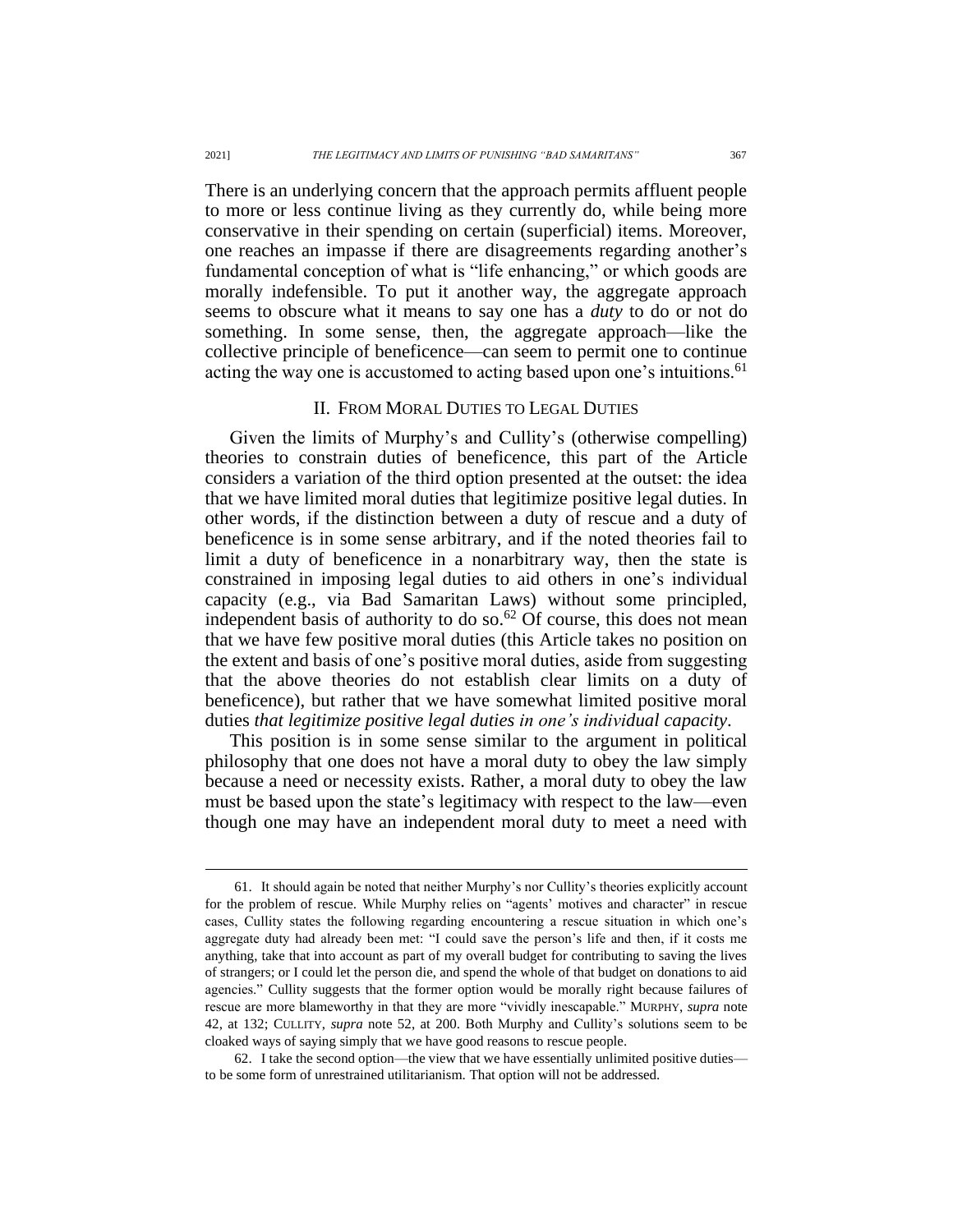which a law is concerned.<sup>63</sup> The position here is that contingent claims of need in cases of rescue and beneficence do not necessarily give rise to legitimate *legal* duties to meet those claims of need (though they might). Rather, the idea is that any legitimate legal requirement to aid others must be based upon the state's claim of authority to impose such requirements. Evaluating the legitimacy of Bad Samaritan Laws can thus be addressed in part by answering the following related questions: (1) On what ground does a state have the authority to dictate that one's needs should be met in the way specified by a particular legal duty? (2) Does a special relationship exist that authorizes the establishment of such legal duties?

The first question has to do with the state's authority to enact duties to aid others. Even if everyone agrees that such laws are *justified*, intrinsically and instrumentally superior to alternative arrangements, that does not necessarily answer the question about the state's authority to impose them. One way to answer the first question is to say that the state must have authority in virtue of its *legitimacy*—the moral right to command (and have its command obeyed) that one's needs should be met in the way specified by a legal duty. $64$  There are multiple accounts regarding why a state might have this sort of authority.

Roughly, one might categorize accounts of legitimacy and their correlative duties to obey the law as transactional, natural, or associative.<sup>65</sup> Transactional accounts are based upon our interactions with others and include theories based upon special obligations that arise from consent and general duties that arise from fairness (e.g., one has a general duty to the state in light of the benefits one receives from the state).<sup>66</sup> Natural duty theorists argue that *just* states are legitimate, and one has a moral duty to support just and good states *because* they are just and good.<sup>67</sup> Finally, associative theories claim that states may subject persons

<sup>63.</sup> This issue was debated in CHRISTOPHER HEATH WELLMAN & A. JOHN SIMMONS, IS THERE A DUTY TO OBEY THE LAW? (2005) (Wellman argues that we have a duty to obey based upon "samaritanism," which, roughly, includes two descriptive premises and one moral premise (the third premise): "(1) states secure vital benefits that (2) could not be secured by any other, non-coercive means….[and (3)] one's normally decisive position of moral dominion can be overridden by particularly urgent, and therefore morally preemptory, concerns." *Id.* at 23. In part II of the book, Simmons argues that samaritanism does not give rise to a moral duty to obey the law, and, here, I invoke Simmons's view to show how positive moral duties to aid others legitimate limited legal duties to aid).

<sup>64.</sup> See A.JOHN SIMMONS, *Justification and Legitimacy*, *in* JUSTIFICATION AND LEGITIMACY: ESSAYS ON RIGHTS AND OBLIGATIONS 130 (2001), for an account of the distinction between a state's justification and its legitimacy.

<sup>65.</sup> See A. JOHN SIMMONS, MORAL PRINCIPLES AND POLITICAL OBLIGATIONS, ch. 3 (1979) and WELLMAN & SIMMONS, *supra* note 63, at part II, for an account of the weaknesses of each of these theories.

<sup>66.</sup> SIMMONS, *supra* note 65, at 63–64.

<sup>67.</sup> See PLATO,*Crito*, *in* PLATO:COMPLETE WORKS (John M. Cooper ed., 1997), for an early account of a natural duty theory (in which Socrates suggests that it would be wrong to disobey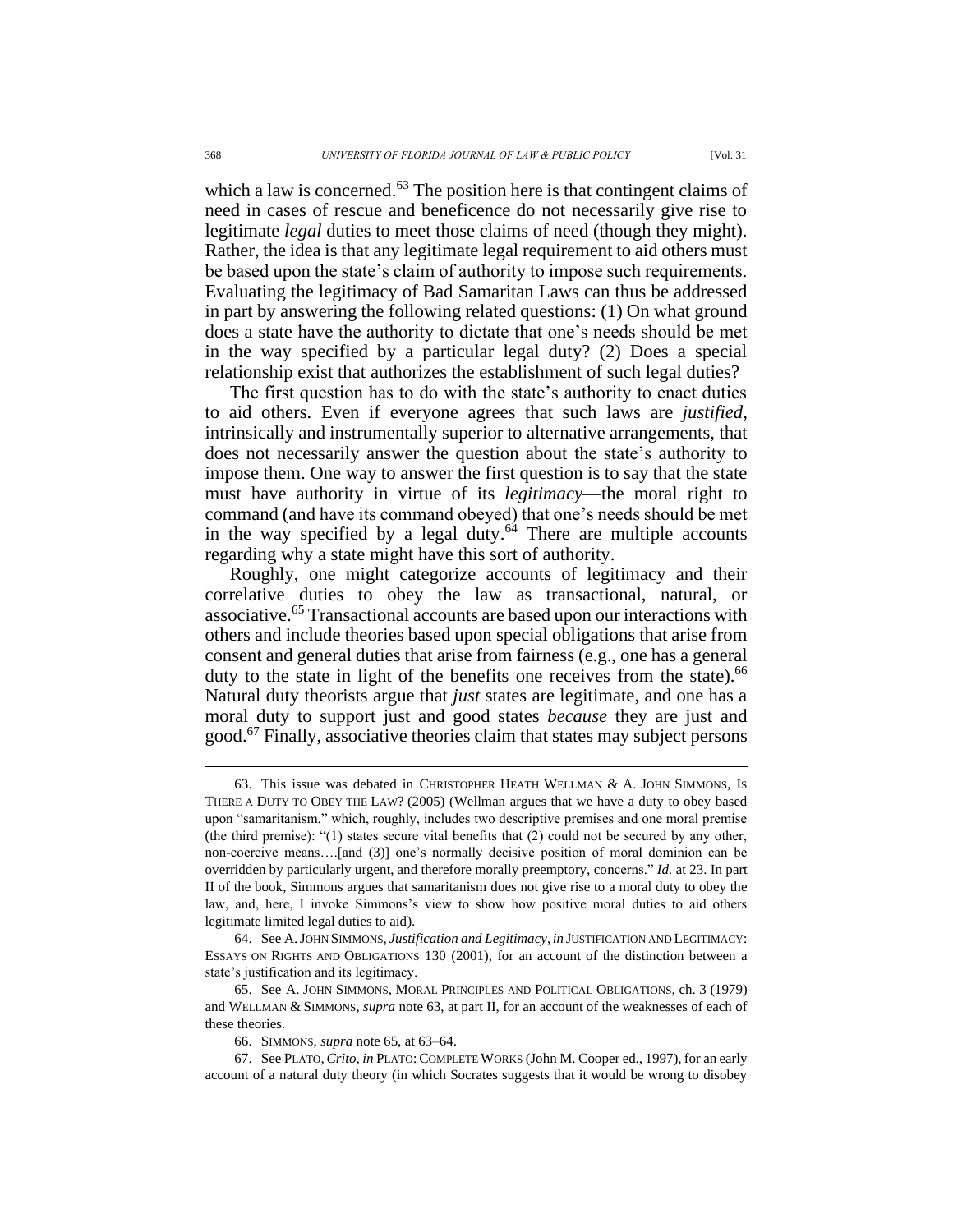to legitimate authority because states are the kinds of associations that generate obligations; this is analogous to a duty one might owe to one's parent or sibling by virtue simply of occupying the duty–laden role of "son" or "brother."<sup>68</sup>

Each of these theories has significant—though not necessarily conclusive—shortcomings. To be sure, these brief remarks do not scratch the surface of the voluminous work on legitimacy and authority.<sup>69</sup> Defending and justifying one theory or another is not this Article's goal, but it is plausible to think that many liberal states in some sense embrace transactional theories based upon reciprocation and fairness: In the context of liberal societies, persons are often viewed as reciprocators who have a fair share of the collective labor. This means that persons are viewed as having a general duty to the collective because it would be wrong to reap the benefits of the collective as a free rider who takes advantage of others' good faith compliance. The point is that reciprocation is presumed to be central to the ideal of the liberal state: Liberal states are just political societies based upon a collective enterprise in which persons do their part to keep it running.<sup>70</sup> This is notwithstanding theoretical problems with the idea, including that some benefits provided by the collective may not have been accepted voluntarily or explicitly by all members of the collective (though perhaps many benefits are accepted tacitly).<sup>71</sup> But this and other complaints about reciprocation do not undermine the fundamental role that reciprocation seems to play in liberal states. This is not a particularly controversial or dogmatic claim because the idea of reciprocation—in one form or another—is significant in the work of many liberal theorists who embrace pluralism. 72

This brief sketch of legitimacy does raise an important point about the extent to which states in the liberal tradition may dictate that one's needs

71. *See, e.g.*, SIMMONS, *supra* note 65, at 129.

the law and flee Athens because he has a duty not to harm the state and the moral value of its Law).

<sup>68.</sup> See RONALD DWORKIN, LAW'S EMPIRE, ch. 2 (1986), for an account of associative theories.

<sup>69.</sup> The work on legitimacy and authority—not to mention "philosophical anarchism" and states' illegitimacy—is voluminous. See, for example, SIMMONS, *supra* note 65, at 102–21, for an account of how problems with the various theories of legitimacy might lead one to philosophical anarchism.

<sup>70.</sup> There are of course many liberal philosophers who do not view reciprocation as the *basis* of legitimacy, but this does not mean that reciprocation is not a fundamental aspect of the liberal ideal.

<sup>72.</sup> See LUKE WILLIAM HUNT, THE RETRIEVAL OF LIBERALISM IN POLICING 29–30 (2019), in which I draw upon the work of a variety of liberal theorists to support the role of reciprocation in liberal states generally and liberal policing specifically. There, I note that "the ideal of the liberal state does not preclude the possibility that a state's legitimacy could be based upon a combination of factors and theories in addition to reciprocation." *Id*. at 55–56.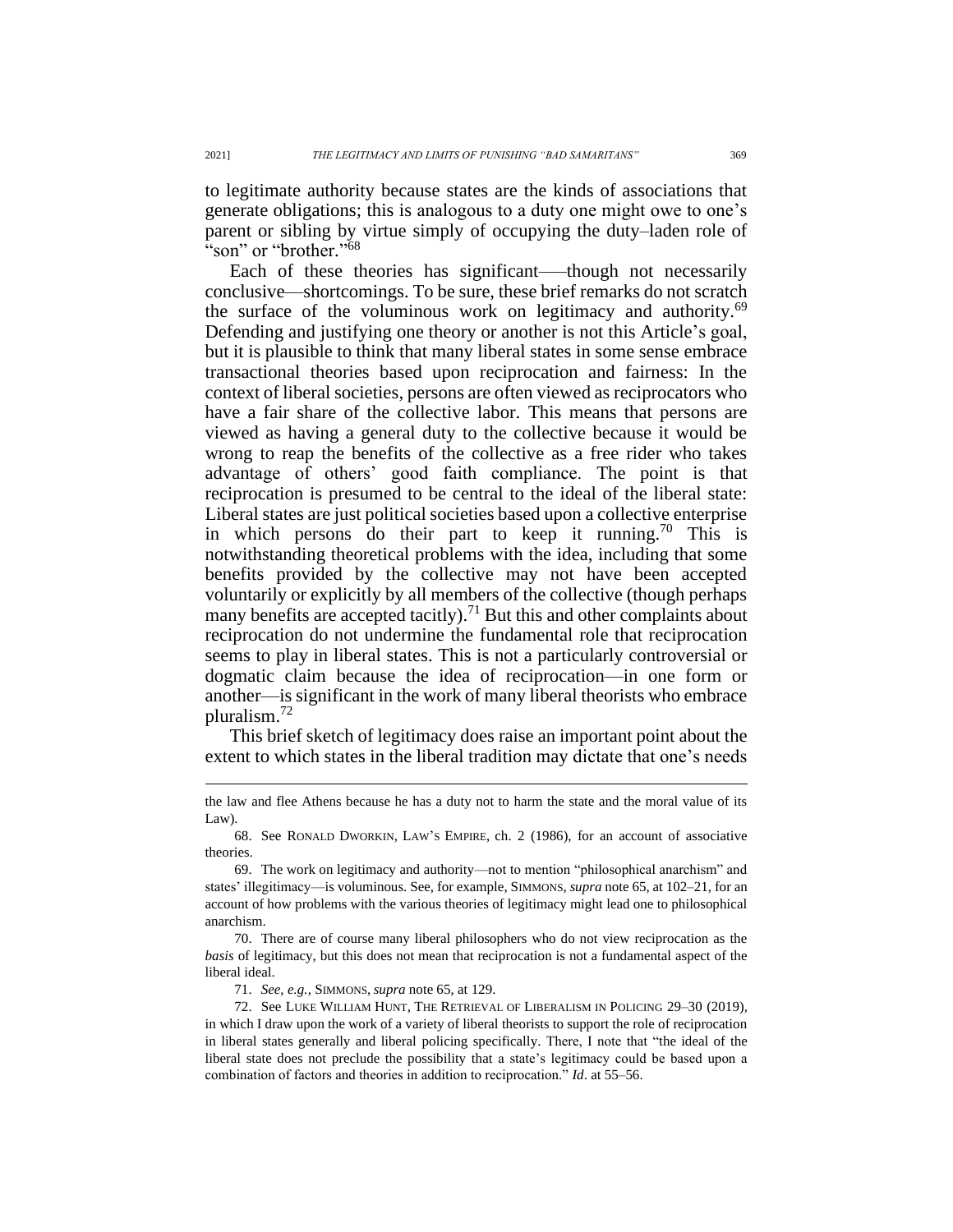should be met in the way specified by a particular legal duty one has in one's individual capacity (rather than the demands of justice in an institutional context). This is in part because each of the theories for legitimacy mentioned above—transactional, natural, and associative suggest that the state's authority and power is limited. The limit might be based upon the extent to which the citizenry voluntarily divested power to the state, the contours of their associative relationship with the state, or the extent to which it would be fair for them to reciprocate in light of the benefits received from the state.

The extent to which states are limited in these ways highlights a problem with Bad Samaritan Laws: Any limits placed upon such laws are in some sense arbitrary given the shortcomings of the earlier theories (from Part I) to distinguish between rescue and beneficence.<sup>73</sup> If the state has the authority to compel people to engage in easy rescues in their individual capacity, then—given the shortcomings of the earlier theories—there is no nonarbitrary way to limit the state's authority to enact laws that require one to engage in a great many other positive duties to meet the needs of others in one's individual capacity. <sup>74</sup> In a sense, then, Bad Samaritan Laws are conceivably without limits and indicative of unlimited state authority to compel individuals to "do good." Of course, unlimited or arbitrarily limited authority is contrary to the fundamental principles of liberal states, which are presumably constrained by political norms such as the rule of law. A state with a dictate to oversee the moral character of all its citizens is akin to the ultra-paternalistic city-state illustrated in Plato's *Laws*—a state in which "[t]he purpose of the law is not merely to protect one's interests, but rather to make one better off in every respect. . . . to secure a good and virtuous life for the citizens . . . ."<sup>75</sup> Although improving one's moral character might seem like a good idea in principle, it is not typically construed as part of the mandate of liberal states.

Consider further the analogy regarding the legal duty to aid others in one's individual capacity and an argument for the moral duty to obey the law, namely, that the moral duty to obey the law is based upon the simple claim that human beings need government, which necessitates compliance with the law.<sup>76</sup> For example, necessity arguments for obeying

<sup>73.</sup> *See supra* Part I.

<sup>74.</sup> I am not suggesting that such a legal requirement would be inconsistent with a moral duty to aid (we may very well have expansive moral duties to aid others beyond easy rescue situations), but rather that such legal requirements may be inconsistent with the state's authority. Moreover, the issue here is the state's authority to require duties of rescue and beneficence in one's *individual* capacity. The state may very well have the authority to promote the general welfare of the polity based upon broader, *institutional* principles of *justice*.

<sup>75.</sup> Luke William Hunt, *The Law in Plato's Laws: A Reading of the 'Classical Thesis'*, 35 POLIS 102, 124 (2018).

<sup>76.</sup> WELLMAN & SIMMONS, *supra* note 63, at 121.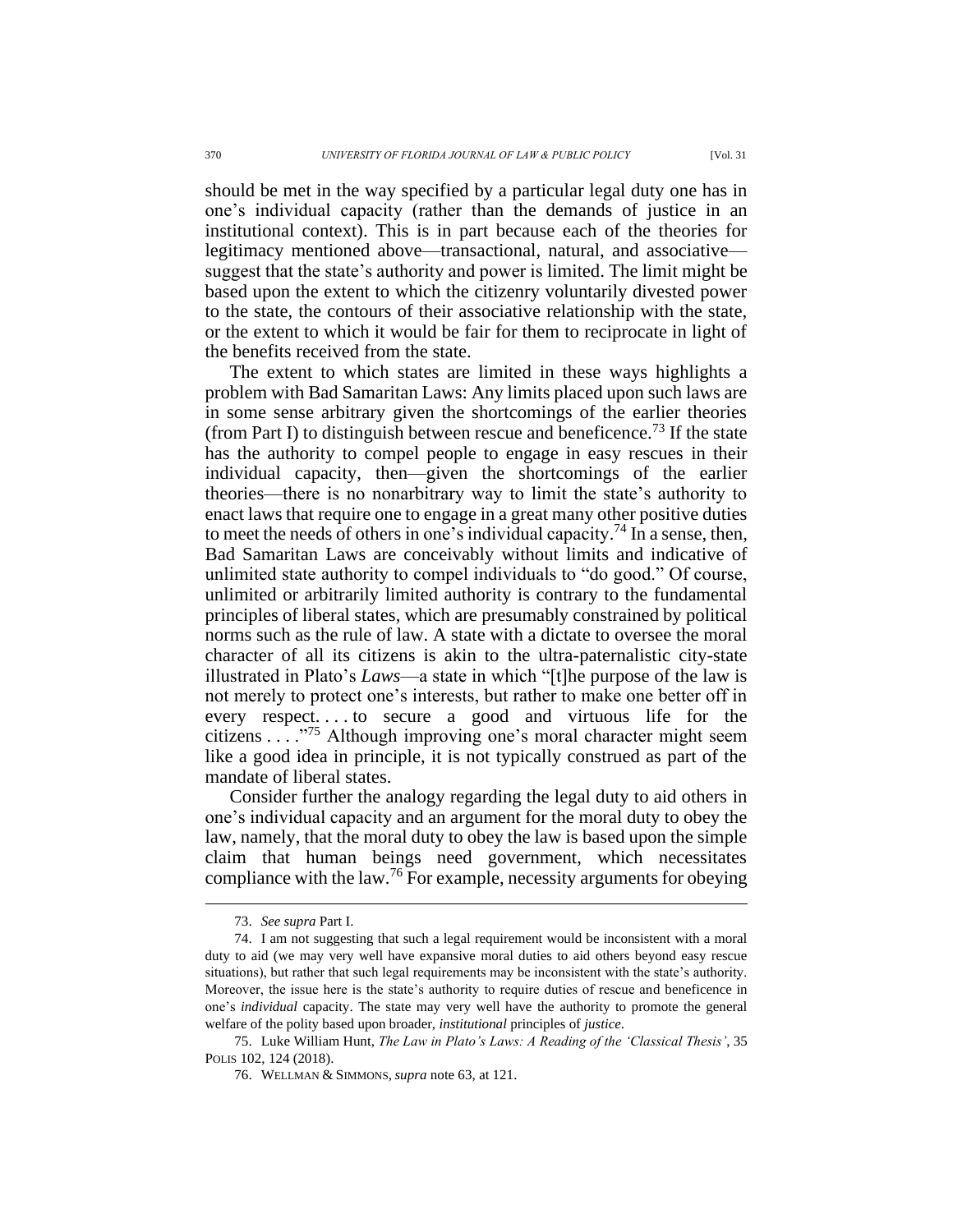the law are derived from natural moral duties, which A. John Simmons has described as grounded either "(a) in the moral importance of advancing some impartial moral good or (b) in some moral duty thought to be owed by all persons to all others as moral equals, regardless of roles, relationships, or transactions."<sup>77</sup> It is thus easy to see how a legal duty to aid others in one's individual capacity may be compared with a necessity argument based upon this understanding of a natural duty.

The intuitions involved in this sort of argument are similar to the ones that form the basis of a legal duty to rescue a drowning child, make a 9- 1-1 call, and so on. To put the analogy simply, other persons are our moral equals; they have certain biological needs, which necessitate and justify a legal duty to aid them. Although this is compelling from the perspective of one's individual moral duties, such necessity accounts must show how the claims of those in need of aid authorize a governmental entity to dictate how those needs should be met *legally* by one in one's individual capacity.

In his critique of necessity claims for a duty to obey the law, Simmons argues that it is unclear how a person's needs *authorize* another to dictate anything in particular about that need: "The fact that I am ill and hungry and need care does not on its face seem to give any other person or group authority to dictate to me (and/or others, absent my and/or their consent) in whatever ways are required to meet my need."<sup>78</sup> This point highlights a straightforward difference between moral and legal duties to aid: although a moral duty of rescue or beneficence might be described as a duty to offer aid to one in need, a legal duty to aid is based on governmental authority to compel one to meet the needs of another in a specific way.

There is certainly a strong case that easy rescue situations involving life or death—particularly those in which there exist a determinate number of rescuers and rescuees—generate moral duties of aid.<sup>79</sup> While it might seem intuitive to extend such moral duty to aid to a legal duty to aid, there must be a basis for the government's authority to legally compel one to comply with one's individual, positive moral duties (as opposed to addressing the broader principles of *justice* that affect general welfare on an institutional level).

<sup>77.</sup> *Id.* at 121.

<sup>78.</sup> *Id.* at 131. Simmons analyzes necessity accounts provided by Elizabeth Anscombe and Tony Honoré, who both support their positions with examples of family relationships. However, as Simmons notes, the intuitive correctness of these sorts of examples is based in large part on the traditional conviction that family members owe duties to each other. And while one might argue that there is similar intuitive force regarding claims that one has a duty to rescue another in an emergency situation, the intuition is much less powerful when extended to the distant needy.

<sup>79.</sup> Ernest J. Weinrib, *The Case for a Duty to Rescue*, 90 YALE L.J. 247, 287–88 (1980).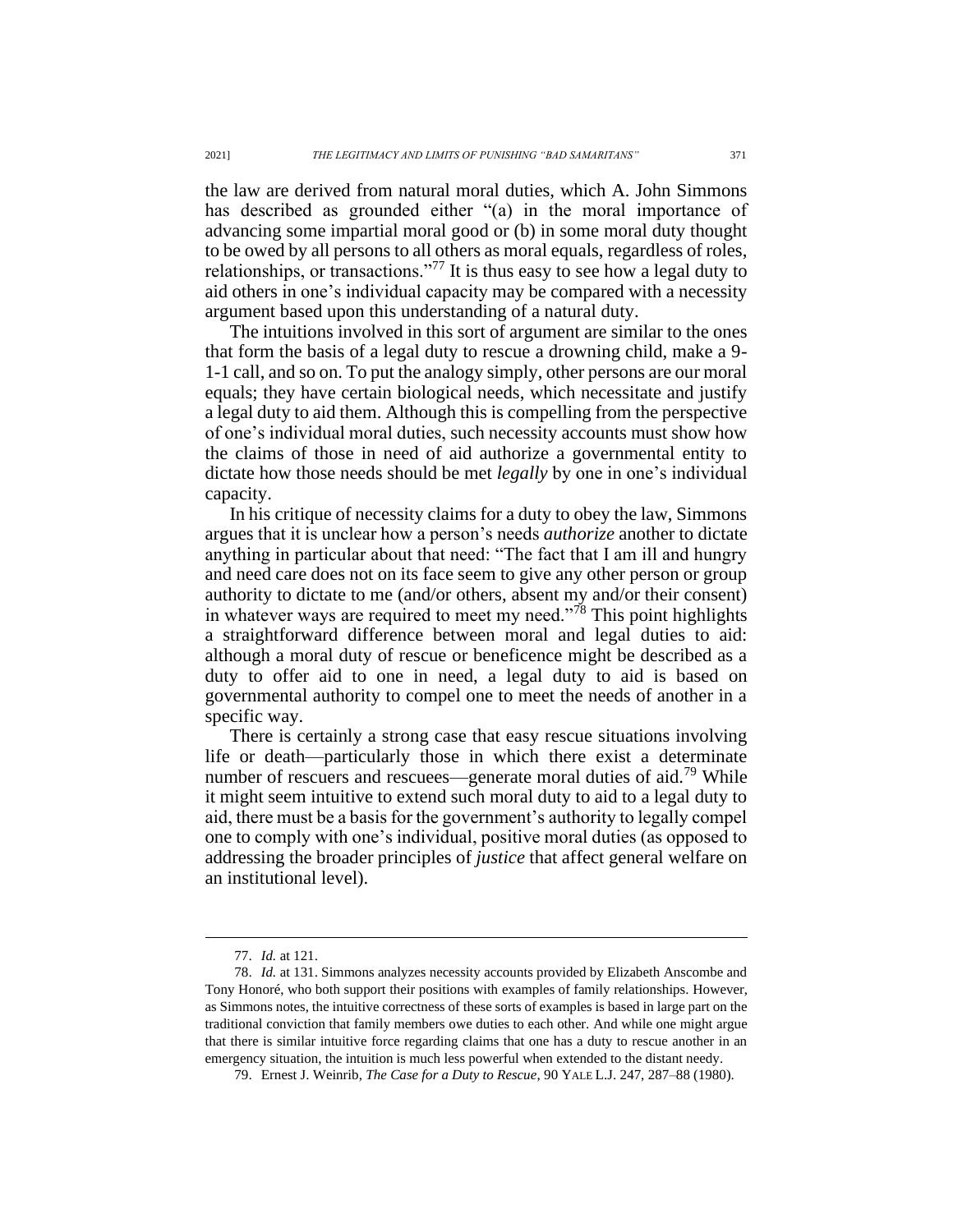Alison McIntyre supports the intuition by arguing that one's duty to perform easy rescues is based upon one's public duty as a citizen, which is analogous to the public duties of law enforcement and other emergency services.<sup>80</sup> For example, one's community undertakes to protect property against damage from fire by providing fire departments.<sup>81</sup> That said, it would be impractical for communities to appoint "fire monitors" with contractual duties to alert the fire department if they see signs of fire.<sup>82</sup> Instead, this *public* duty is left to the citizens in the same way firefighters perform *public* duties rather than private duties with respect to individuals whose houses need saving: "The state has a duty to protect the general welfare, and one way of carrying out this duty is to 'deputize' citizens to function as part of a monitoring system and, in circumstances in which assistance can be easily provided, as surrogates for professional rescuers." <sup>83</sup> Moreover, McIntyre argues, such emergency assistance "constitutes a reasonable and not excessively burdensome interference with individual liberty because it applies only to cases in which a fairly small effort is able to avert a very great harm and the threat arises out of exceptional circumstances."<sup>84</sup> So one violates a positive duty grounded in a public duty when one fails to perform an easy rescue.

One worry about this argument is that it would also benefit the public if everyone refrained from eating fast food, smoking, and drinking alcohol because public health would be improved significantly, as would the strain on and cost of healthcare. But we do not say the government has the authority to legally compel one to volunteer at homeless shelters, donate to cancer research, eat healthily, or floss daily. There are innumerable needs in society for which there would be an interest in legally compelling others to meet, and it would of course be absurd to try to legally compel one to meet all such needs.

One might object by suggesting that rescue is a particularly important public benefit. In other words, legally compelling one to easily rescue another in a life-or-death situation is of a profoundly different character than legally compelling one to maintain a healthy diet. However, legally compelling society to maintain a healthy diet would save vastly more lives—and vastly more money—than legally compelling society to provide easy rescue in the rare cases one finds oneself in such a situation. So, though it may sound odd, legally compelling one to maintain a healthy diet is arguably far more morally significant than legally compelling one to easily rescue another, at least to the extent one is

<sup>80.</sup> Alison McIntyre, *Guilty Bystanders? On the Legitimacy of Duty to Rescue Statutes*, 23 PHIL. & PUB. AFF. 157, 181–82 (1994).

<sup>81.</sup> *Id.*

<sup>82.</sup> *Id.* at 181.

<sup>83.</sup> *Id.* at 181–82.

<sup>84.</sup> *Id.* at 182.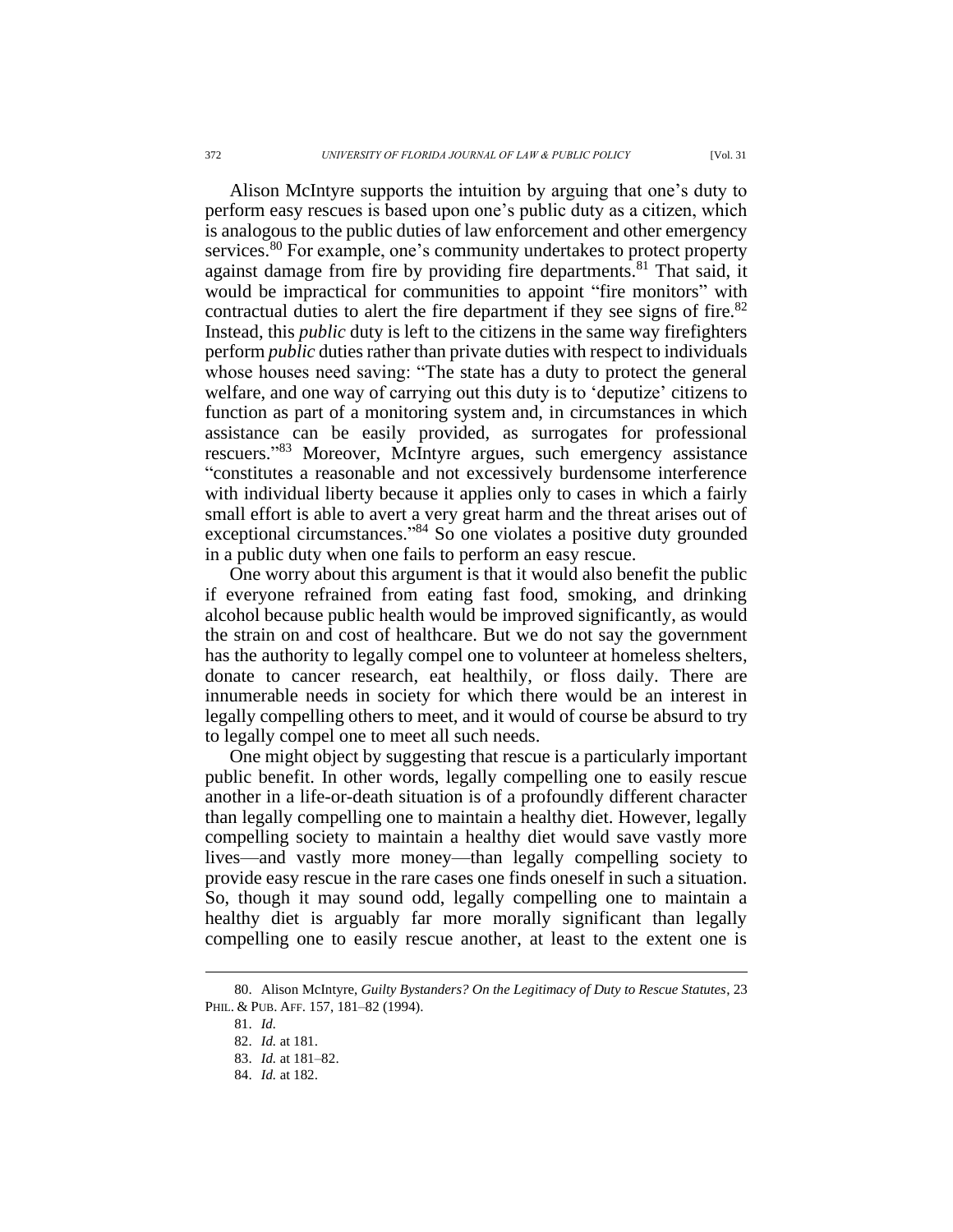working within a utilitarian framework. Of course, many are unconvinced by utilitarian arguments because they fail to account for the moral significance of each person, as noted above. This leads to the second issue that must be examined in the context of legal duties to provide aid to others: *special relationships*. 85

There is good reason to think the state has authority to impose duties of aid with respect to special relationships, including because many states are themselves based upon special relationship theories (e.g., the contractual relationship in social contract theory). For instance, states in the liberal tradition are often viewed as a cooperative scheme in which persons cooperate to produce a morally and prudentially superior condition than the alternatives. By morally superior I mean that such a political community is justified inasmuch as it conceives of persons as free and equal rather than bound by unlimited state authority. Likewise, with respect to the community's prudential superiority, I mean to describe how broadly defined theories in the social contract tradition claim that there are practical reasons for embracing a cooperative political community based upon reciprocity. In other words, schemes based upon reciprocity better preserve the conception of persons as free and equal, such as by enforcing negative duties and dealing with law-breaking. One can see this inasmuch as, say, Locke's political theory is based upon the goal of eliminating inconveniences. A central component of this goal is collectively providing for security by centralizing the right to punish, to eliminate bias, and personal incapacity. The upshot is that many government regulations in fact enhance liberty rather than restrict it.<sup>86</sup>

# **CONCLUSION**

The above sketch of liberal and social contract theory highlights the role of special relationships within those theories. In the same way the

<sup>85.</sup> McIntyre's argument draws out this point, namely, that there is a substantial gap between the way the law treats one who fails to rescue another with whom one has a special relationship and the way the law treats one who fails to rescue another with whom one has no relationship. The law can be quite strict in the case of the former, though quite lenient in the case of the latter (even if a Bad Samaritan law exists). This brings us back to the discussion of Feinberg's determinateness in Part I. In other words, is there something morally significant about cases in which there is a determinate rescuer and rescuee? Does a special relationship exist between rescuer and rescuee that justifies a legal duty to provide aid? Even if the relationship between determinate rescuers and rescuees is more similar (than indeterminate rescue/beneficence situations) to familial, contractual, and professional emergency service relationships, I assume (based upon the shortcomings of the arguments to distinguish rescue and beneficence in Part I) that they are not sufficiently similar to justify many legal duties to aid. *See generally id.*

<sup>86.</sup> Or consider how Kant's goal in political philosophy might be described broadly as making justice possible through omnilateral authorization. IMMANUAL KANT, THE METAPHYSICS OF MORALS 30 (Mary Gregor ed., Cambridge Univ. Press 1996) (1797). *See also*, HUNT, *supra* note 72, at 21, for discussion of these points.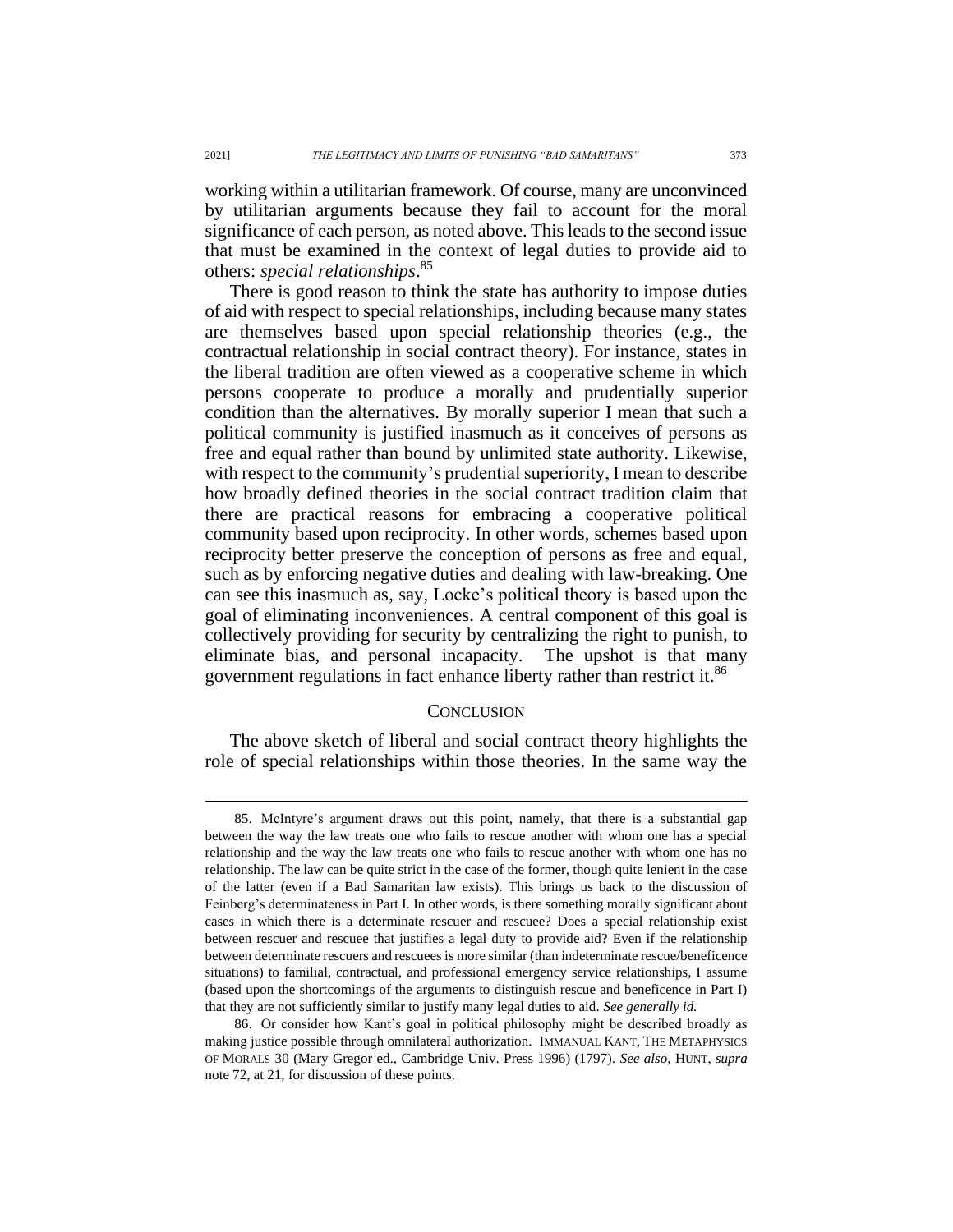state's legitimacy may be based upon a special relationship (e.g., a transactional relationship based upon consent or reciprocation), the state has the limited authority to legally require one to meet the obligations derived from one's special relationships with others. This could be, in part, based upon the state's role of eliminating inconveniences noted above, which prevents one from having to enforce one's agreements with others (or having to punish those who fail to honor their agreements). Although it would of course be difficult to identify exactly which special relationships—and the exact positive duties that exists within those relationships—the state has the authority to enforce, it is perhaps less difficult to identify the broad families of such relationships.

A short list might include contractual relationships, certain familial relationships, and so-called "seclusion relationships" (situations in which one prevents another from receiving aid from others).<sup>87</sup> So, for example, the state might have the authority to impose a legal duty to rescue those with whom one has a contractual relationship (e.g., a contract in which a caregiver agrees to meet the needs of one who is sick or disabled), a familial relationship (e.g., parents to their minor children), $88$  or a seclusion relationship (e.g., situations in which one has secluded the one needing aid so as to prevent others from giving aid). Although these families of special relationships are by no means exhaustive, they highlight the general ways in which a state might have the limited authority to compel one in one's individual capacity to meet the needs of others. While these families of special relationships no doubt require exceptions and caveats, they provide a rough framework for grappling with questions about the legitimacy of laws that require one to rescue another in one's individual capacity

Interestingly, the three types of special relationships above track the three broad theories of a state's legitimacy discussed earlier: (1) agreements to aid others track *transactional* theories of state legitimacy; (2) familial relationships that generate obligations track *associative* theories of state legitimacy; and (3) seclusion relationships track natural

<sup>87.</sup> Jones v. United States, 308 F.2d 307 (1962) (holding that there is no legal duty to rescue without a special relationship involving (1) a status relationship, such as parent to child; (2) a contractual duty of care; or (3) a seclusion relationship; of course, the court also held that legal duties to rescue exist when there is a statute requiring rescue (e.g., Bad Samaritan Laws)—the issue that this Article addresses).

<sup>88.</sup> For example, while Locke's general position is that persons are born equally with a set of rights that allow them to govern themselves, minor children are not included among such persons. This is one reason (among others) that states in the liberal and social contract tradition might have the authority to require parents to aid their minor children.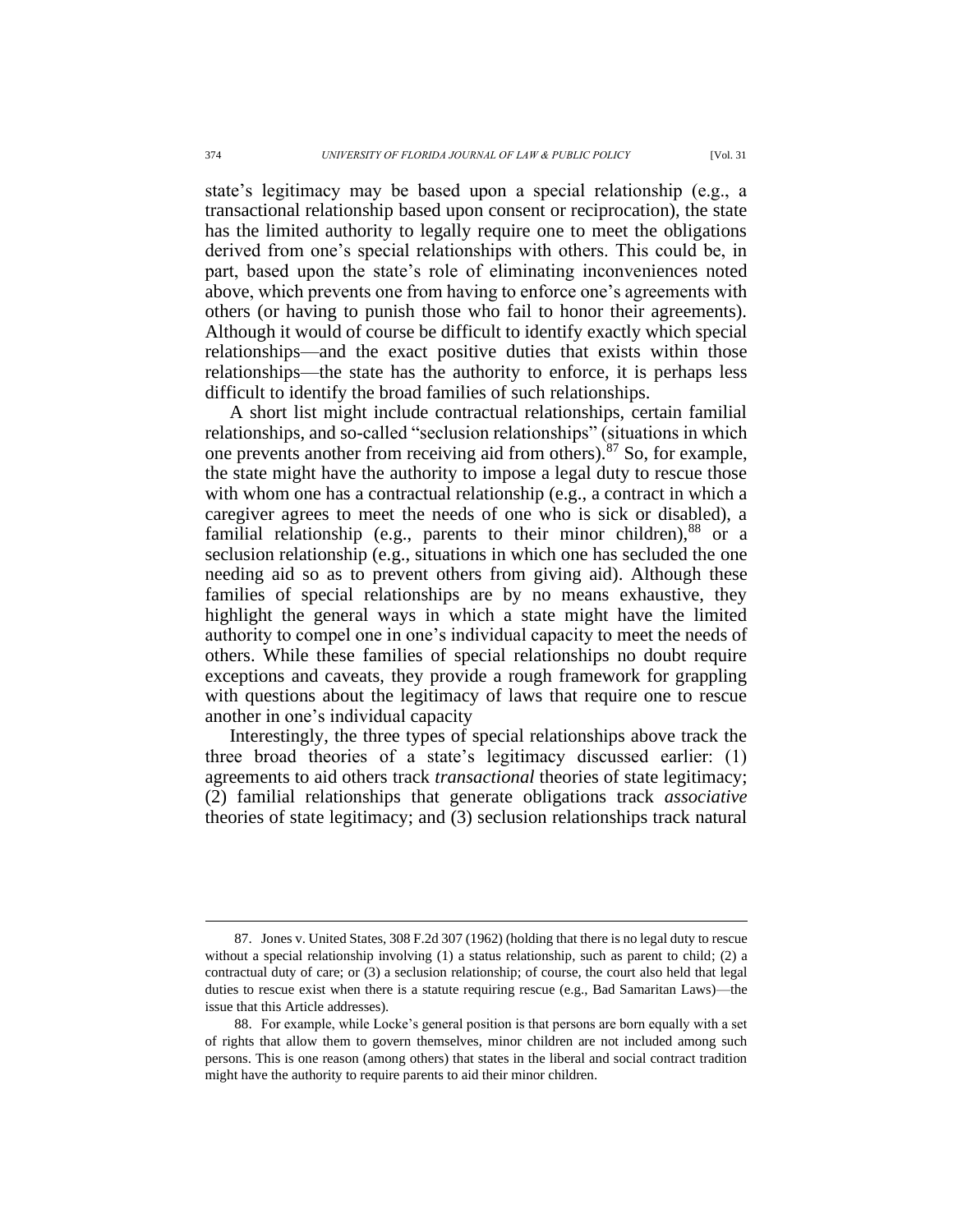duty theories of state legitimacy inasmuch as it would be just to aid those from whom one secludes others from aiding.<sup>89</sup>

One might think that these three accounts of a state's legitimacy would yield three different conclusions regarding the boundaries of state authority generally and the boundaries of Bad Samaritan laws particularly. This is an apt observation, but, as noted in the last section, one need not take a dogmatic approach with respect to theories about legitimacy and authority. In other words, it seems reasonable to think that a state's legitimacy could be based upon a combination of factors and theories, such that different theories work in tandem to provide a more robust account of legitimacy with respect to a larger swath of people. And regardless of the theory of state legitimacy, there is an overlapping principle of limited state authority within liberal societies—and this principle suggests a shared boundary between different theories of state legitimacy that has implications regarding what can be legislated.<sup>90</sup>

This raises the broader point of the relationship between state authority on the one hand, and, on the other hand, the arbitrariness of the distinction between duties of rescue and beneficence. If the theories of rescue discussed fail to limit a duty of beneficence in a nonarbitrary way, then the state may not legitimately impose legal duties to aid others in one's individual capacity (e.g., via Bad Samaritan Laws) without some independent basis from within its (limited) authority. Otherwise, the state would in a sense have unlimited authority to impose legal duties to aid others. Of course, many state laws—not just Bad Samaritan Laws might involve arbitrary distinctions given the practical difficulty of linedrawing. The legitimate limit of such other laws is a worthy topic of inquiry, but, here, the point is simply that Bad Samaritan laws raise unique questions given the fundamental nature of their mandate.

<sup>89.</sup> These categories are treated as broad families of relationships that lend support to state authority. This Article claims neither that these are the only ways that Bad Samaritan Laws are justified, nor that there are no limitations on Bad Samaritan Laws beyond those discussed herein.

<sup>90.</sup> It seems right to say that theories of legitimacy and authority (whether based upon transactional, associative, or natural duty theories) do not provide precise limits on the state's authority—with respect to legislation or otherwise. For example, the content of one's consent to authority is unlikely to be spelled out in significant detail; perhaps the clearest account of consent to authority would be that of the roughly 20 million naturalized citizens in the U.S. who took a specific oath to freely support and defend the Constitution, as well as a number of other commitments. From a narrow, jurisprudential point of view, theories such as legal positivism (holding that the existence and content of law depends on social facts and not on its merits or morality) cannot be regarded as sources of obligation to follow the law because that is ultimately a moral issue that brings us back to fundamental questions about political obligation. See Scott J. Shapiro, *The Hart-Dworkin Debate: A Short Guide for the Perplexed*, *in* RONALD DWORKIN, ed. A. Ripstein (Cambridge, 2007), for an overview of these issues. The broader point is that liberal societies are based in part upon a general principle of limited authority that has implications regarding the boundaries of legislation.